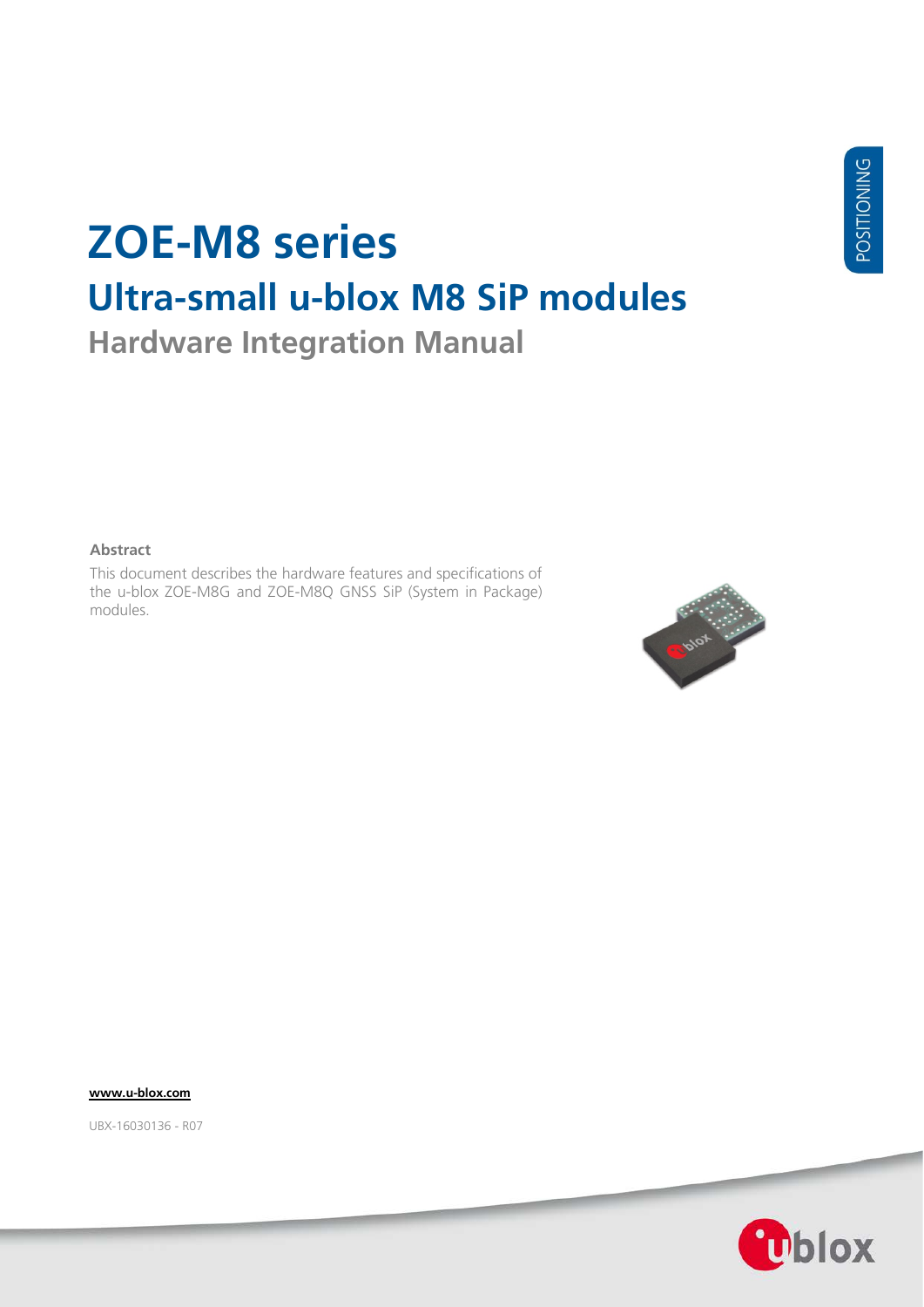| <b>Document Information</b> |                                   |             |  |  |  |
|-----------------------------|-----------------------------------|-------------|--|--|--|
| Title                       | <b>ZOE-M8 series</b>              |             |  |  |  |
| <b>Subtitle</b>             | Ultra-small u-blox M8 SiP modules |             |  |  |  |
| Document type               | Hardware Integration Manual       |             |  |  |  |
| Document number             | UBX-16030136                      |             |  |  |  |
| <b>Revision and date</b>    | R07                               | 14-Mar-2018 |  |  |  |
| Document status             | Production Information            |             |  |  |  |
|                             |                                   |             |  |  |  |

| <b>Document status explanation</b> |                                                                                                          |  |  |  |
|------------------------------------|----------------------------------------------------------------------------------------------------------|--|--|--|
| Objective Specification            | Document contains target values. Revised and supplementary data will be published later.                 |  |  |  |
| Advance Information                | Document contains data based on early testing. Revised and supplementary data will be published later.   |  |  |  |
| Early Production Information       | Document contains data from product verification. Revised and supplementary data may be published later. |  |  |  |
| Production Information             | Document contains the final product specification.                                                       |  |  |  |

#### **European Union regulatory compliance**

ZOE-M8G and ZOE-M8Q SiPs comply with all relevant requirements for RED 2014/53/EU. The ZOE-M8G/Q Declaration of Conformity (DoC) is available at [www.u-blox.com](http://www.u-blox.com/) under Support > Product resources > Conformity Declaration.

#### This document applies to the following products:

| <b>Product name</b> | Type number  | <b>ROM/FLASH version</b>         | <b>PCN</b> reference |
|---------------------|--------------|----------------------------------|----------------------|
| ZOE-M8G             | ZOE-M8G-0-10 | ROM SPG 3.01 / Flash FW SPG 3.01 | N/A                  |
| ZOE-M8Q             | ZOE-M8O-0-10 | ROM SPG 3.01 / Flash FW SPG 3.01 | N/A                  |

u-blox reserves all rights to this document and the information contained herein. Products, names, logos and designs described herein may in whole or in part be subject to intellectual property rights. Reproduction, use, modification or disclosure to third parties of this document or any part thereof without the express permission of u-blox is strictly prohibited.

The information contained herein is provided "as is" and u-blox assumes no liability for the use of the information. No warranty, either express or implied, is given, including but not limited, with respect to the accuracy, correctness, reliability and fitness for a particular purpose of the information. This document may be revised by u-blox at any time. For most recent documents, visit www.u-blox.com.

Copyright © 2018, u-blox AG.

u-blox is a registered trademark of u-blox Holding AG in the EU and other countries.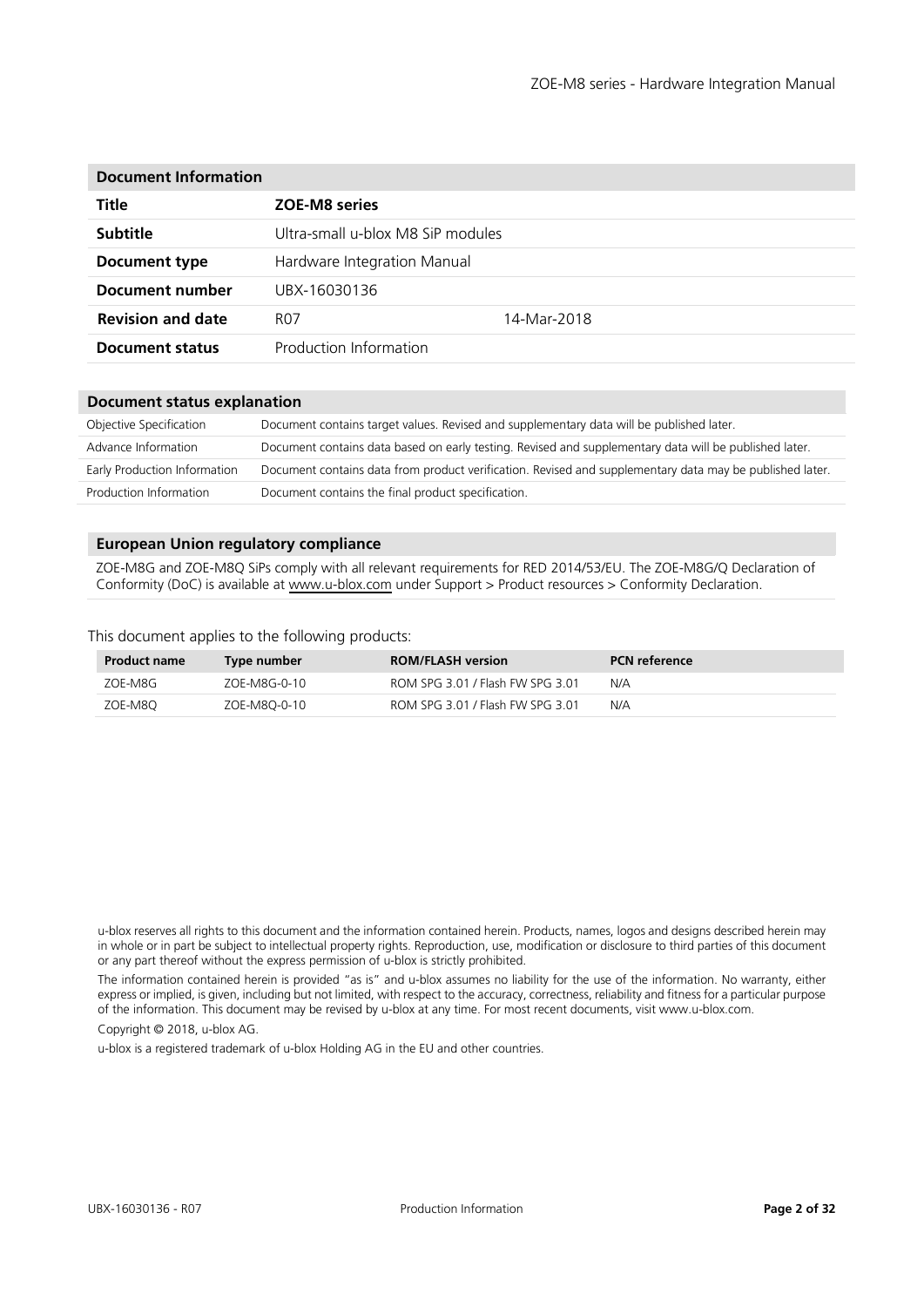# <span id="page-2-0"></span>**Preface**

# **u-blox Technical Documentation**

As part of our commitment to customer support, u-blox maintains an extensive volume of technical documentation for our products. In addition to our product-specific technical data sheets, the following manuals are available to assist u-blox customers in product design and development.

- **GPS Compendium:** This document, also known as the GPS book, provides a wealth of information regarding generic questions about GPS system functionalities and technology.
- **Receiver Description including Protocol Specification:** This document describes messages, configuration and functionalities of the ZOE-M8 series software releases and receivers.
- **Hardware Integration Manuals:** These manuals provide hardware design instructions and information on how to set up production and final product tests.
- **Application Notes:** These documents provide general design instructions and information that applies to all u-blox GNSS positioning modules and SiPs.

## **How to use this Manual**

This manual has a modular structure. It is not necessary to read it from beginning to end.

The following symbols highlight important information within the manual:

 $\mathbb{Q}$ An index finger points out key information pertaining to module /SiP integration and performance.

 $\triangle$ A warning symbol indicates actions that could negatively influence or damage the module or SiP.

# **Questions**

If you have any questions about ZOE-M8 series integration, please:

- Read this manual carefully.
- Contact our information service on the homepage [http://www.u-blox.com.](http://www.u-blox.com/)
- Read the questions and answers on our FAQ database on the homepage.

# **Technical Support**

### **Worldwide Web**

Our website [\(http://www.u-blox.com\)](http://www.u-blox.com/) is a rich pool of information. Product information, technical documents and helpful FAQ can be accessed 24h a day.

### **By E-mail**

If you have technical problems or cannot find the required information in the provided documents, contact the closest Technical Support office. To ensure that we process your request as soon as possible, use our service pool email addresses rather than personal staff email addresses. Contact details are at the end of the document.

### **Helpful Information when Contacting Technical Support**

When contacting Technical Support please have the following information ready:

• Receiver type (e.g. ZOE-M8G-0-10), marking, and firmware version (e.g. ROM SPG 3.01 / FLASH FW SPG 3.01)

- Receiver/module configuration
- Clear description of your question or the problem (may include a u-center log file)
- A short description of the application
- Your complete contact details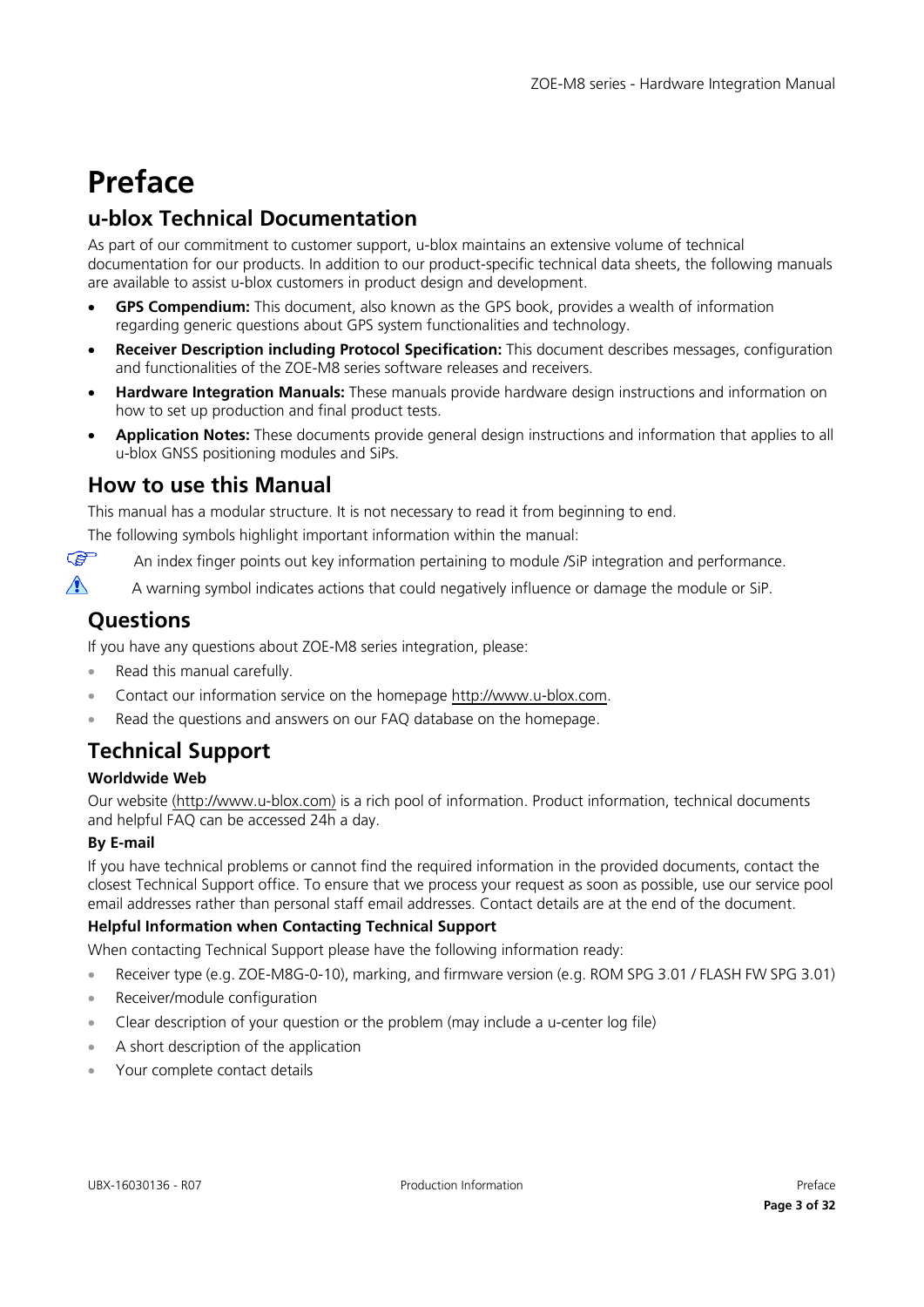# <span id="page-3-0"></span>**Contents**

| 1                  |                        |          |
|--------------------|------------------------|----------|
| 1.1                |                        |          |
| $\overline{2}$     |                        |          |
| 2.1                |                        |          |
| 2.1.1              |                        |          |
| 2.1.2              |                        |          |
| 2.1.3              |                        |          |
| 2.1.4              |                        |          |
| 2.2                |                        |          |
| 2.2.1              |                        |          |
| 2.2.2              |                        |          |
| 2.2.3              |                        |          |
| 2.2.1              |                        |          |
| 2.3                |                        |          |
| 2.3.1              |                        |          |
| 2.3.2              |                        |          |
| 2.3.3              |                        |          |
| 2.3.4              |                        |          |
| 2.4                |                        |          |
| 2.4.1              |                        |          |
| 2.4.2              |                        |          |
| 2.4.3              |                        |          |
| 2.5                |                        |          |
| 2.5.1              |                        |          |
| 2.5.2              |                        |          |
| 2.5.3              |                        |          |
| 2.6                |                        |          |
| 2.7                |                        |          |
| 2.8                |                        |          |
| 2.9                |                        |          |
| 2.10               |                        |          |
| 2.10.1             |                        |          |
| 2.10.2             |                        |          |
| 2.11               |                        |          |
| 2.12               |                        |          |
| 2.12.1             |                        |          |
| 2.12.2             |                        |          |
| 2.12.3             |                        |          |
| 2.13               |                        |          |
| UBX-16030136 - R07 | Production Information | Contents |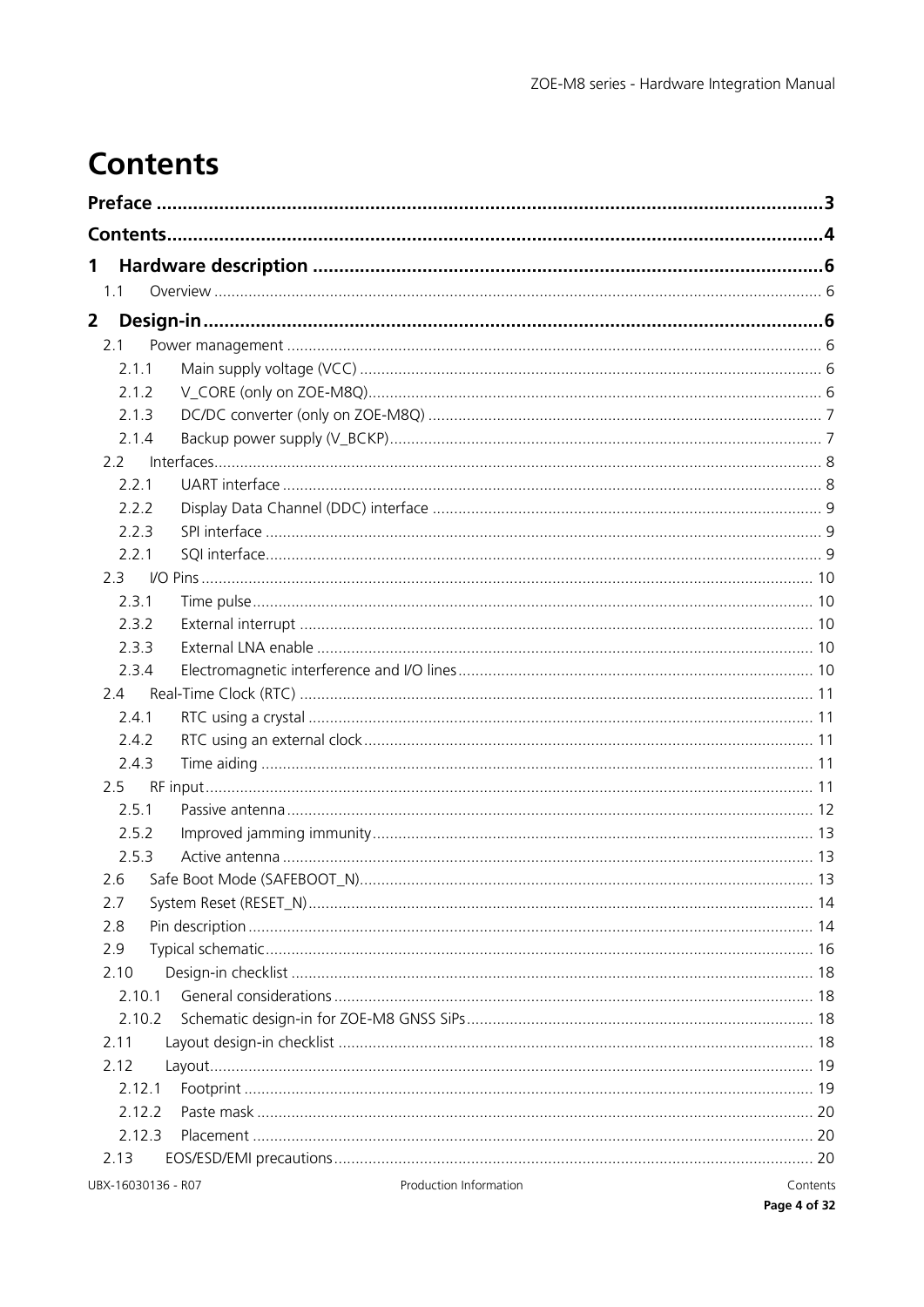|     | 2.13.1 |  |
|-----|--------|--|
|     | 2.13.2 |  |
|     | 2.13.3 |  |
|     | 2.13.4 |  |
|     | 2.13.5 |  |
|     | 2.13.6 |  |
| 3   |        |  |
| 3.1 |        |  |
| 3.2 |        |  |
| 3.3 |        |  |
| 3.4 |        |  |
|     | 3.4.1  |  |
|     | 3.4.2  |  |
|     | 3.4.3  |  |
|     | 3.4.4  |  |
|     | 3.4.5  |  |
|     | 3.4.6  |  |
|     | 3.4.7  |  |
| 4   |        |  |
| 4.1 |        |  |
| 4.2 |        |  |
|     | 4.2.1  |  |
|     | 4.2.2  |  |
|     |        |  |
|     |        |  |
|     |        |  |
| A.1 |        |  |
| A.2 |        |  |
| A.3 |        |  |
| A.4 |        |  |
| A.5 |        |  |
| A.6 |        |  |
| A.7 |        |  |
| A.8 |        |  |
| A.9 |        |  |
| B   |        |  |
|     |        |  |
|     |        |  |
|     |        |  |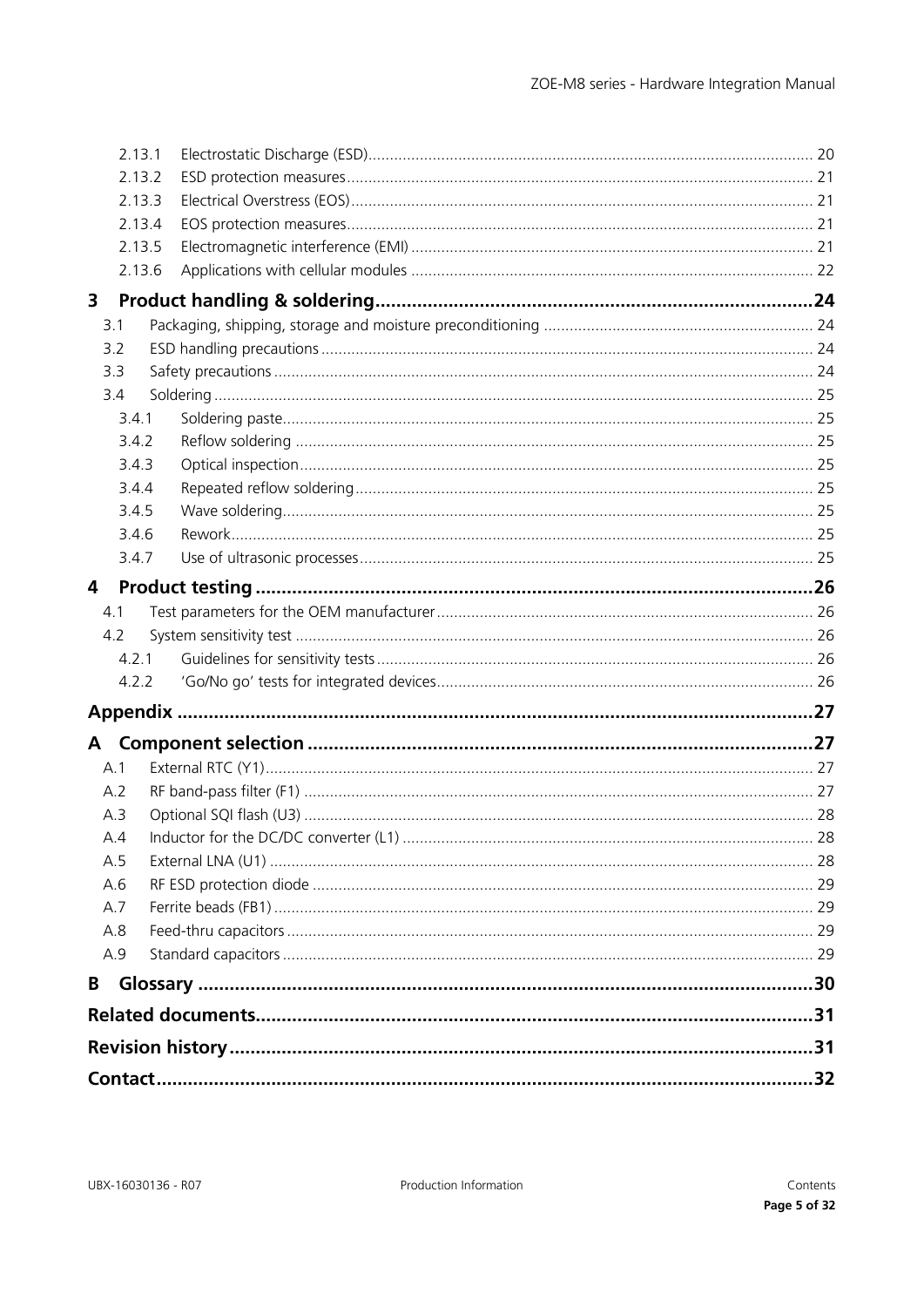# <span id="page-5-0"></span>**1 Hardware description**

# <span id="page-5-1"></span>**1.1 Overview**

u-blox ZOE-M8 standard precision GNSS SiP (System in Package) modules feature the high performance u-blox M8 GNSS engine. ZOE-M8's ultra-miniature form factor integrates a complete GNSS receiver including SAW filter, LNA and TCXO.

The ZOE-M8 SiPs are targeted for applications that require a small size without compromising the performance. For RF optimization, the ZOE-M8 SiPs integrate a front-end SAW filter and an additional front-end LNA for increased jamming immunity and easier antenna integration. A passive antenna can be used to provide a highly integrated system solution with a minimal eBOM.

The ZOE-M8 SiPs can be easily integrated in manufacturing thanks to the advanced S-LGA (Soldered Land Grid Array) packaging technology, which enables easier and more reliable soldering processes compared to a normal LGA (Land Grid Array) package.

 $\mathbb{G}$  $\mathbb{G}$ 

For product features, see the *ZOE-M8 Data Sheet* [\[1\].](#page-30-2)

To determine which u-blox product best meets your needs, see the product selector tables on the u-blox website [www.u-blox.com.](http://www.u-blox.com/)

# <span id="page-5-2"></span>**2 Design-in**

In order to obtain good performance with ZOE-M8 GNSS receiver SiPs, there are a number of issues requiring careful attention during the design-in. These include:

- Power Supply: Good performance requires a clean and stable power supply.
- Interfaces: Ensure correct wiring, rate and message setup on the SiP and your host system.
- Antenna interface: For optimal performance, seek short routing, matched impedance and no stubs.

# <span id="page-5-3"></span>**2.1 Power management**

The ZOE-M8G is a 1.8 V variant, while the ZOE-M8Q is a 3.0 V variant and has an option to make use of the builtin DC/DC converter to reduce the power consumption.

The ZOE-M8 GNSS SiPs provide two supply pins: **VCC** and **V\_BCKP**. They can be supplied independently or tied together depending on the intended application.

Additionally, ZOE-M8Q has the option to make use of a built-in DC/DC converter and thus comes with two additional supply pins, **V\_CORE** and **V\_DCDC\_OUT**. The supply voltages are explained in the following subsections.

# <span id="page-5-4"></span>**2.1.1 Main supply voltage (VCC)**

During operation, the ZOE-M8 GNSS SiPs are supplied through the **VCC** pin. Built-in LDOs generate stabilized voltages for the Core and RF domains of the chip respectively. The current at **VCC** depends heavily on the current state of the system and is in general very dynamic.

 $\mathbb{G}$ Do not add any series resistance (< 0.1 Ω) to the **VCC** supply, as it will generate input voltage noise due to the dynamic current conditions.

The digital I/Os of the ZOE-M8 GNSS SiPs are also referred and supplied to the **VCC** voltage.

# <span id="page-5-5"></span>**2.1.2 V\_CORE (only on ZOE-M8Q)**

V\_CORE draws the main current of the ZOE-M8Q. The current at V\_CORE depends heavily on the current system state and in general exhibits very dynamic behavior. It can be supplied either by main supply or with the built-in DC/DC converter, see section [2.1.3.](#page-6-0)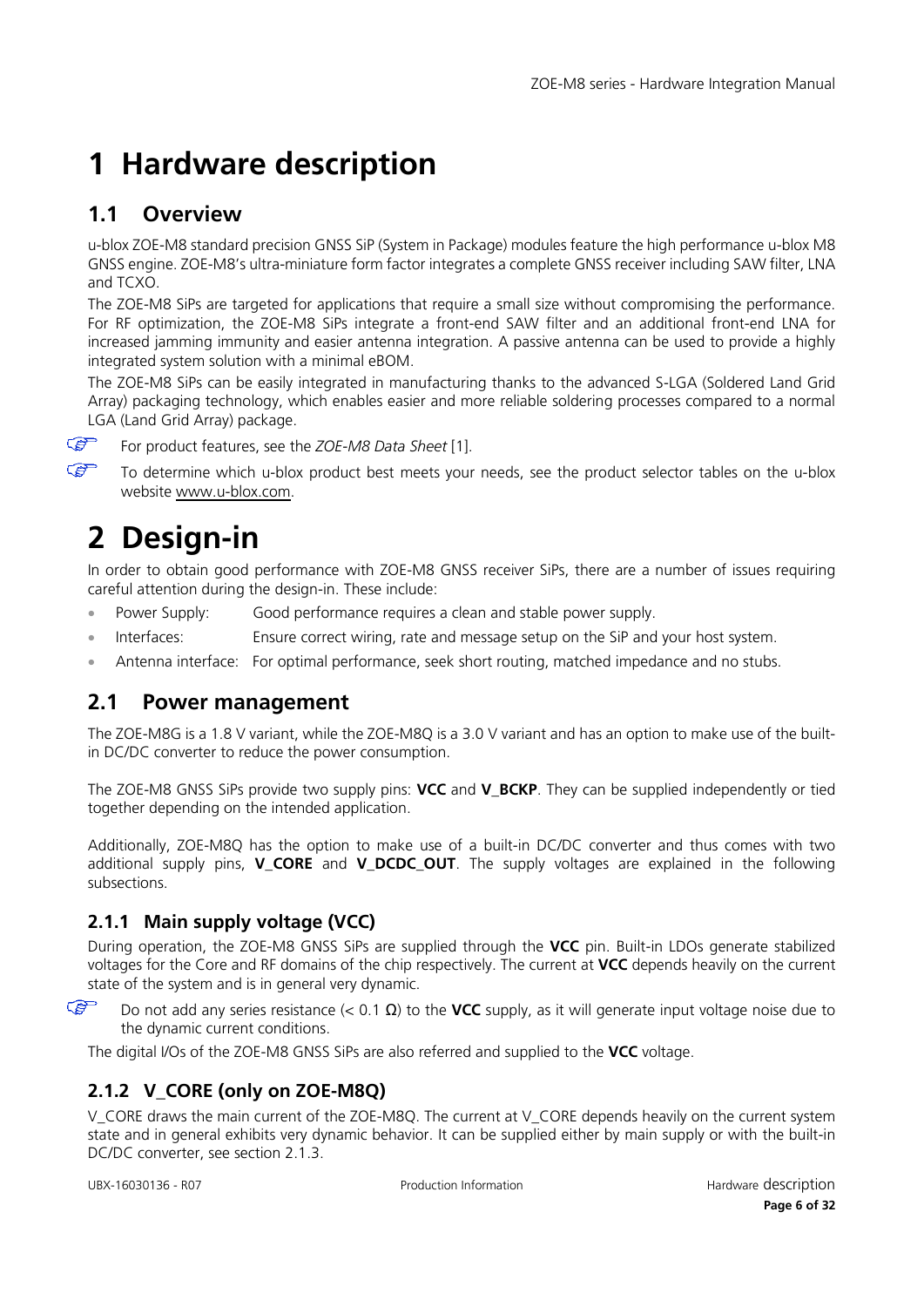$\mathbb{Q}$ 

Do not add any series resistance greater than 0.1  $\Omega$  to the V\_CORE supply as it will generate input voltage noise due to the dynamic current conditions.

**P** If a DC/DC converter is not used, supply **V\_CORE** with the same supply as used for the **VCC**.

## <span id="page-6-0"></span>**2.1.3 DC/DC converter (only on ZOE-M8Q)**

ZOE-M8Q comes with a built-in DC/DC converter to supply **V\_CORE**, thus enabling significant power savings. For more information, see the *ZOE-M8 Data Sheet* [\[1\].](#page-30-2) It requires an external inductor (L1) and capacitor (C1). For the recommended inductor and capacitor, see Appendix [A.4](#page-27-1) and Appendix [A.9.](#page-28-3)



**Figure 1 : Circuit for DC/DC converter with ZOE-M8Q** 

The DC/DC converter block provides an energy conversion efficiency of up to 85%. The actual value depends on the current drawn and which external inductor (L1) and capacitor (C1) are used.

To enable the DC/DC converter there are two options.

**Option 1**: In production, send a one-time command to the ZOE-M8O, which enables the DC/DC converter permanently in ZOE-M8Q's internal OTP memory. The command to be sent is "B5 62 06 41 0C 00 00 00 03 1F C5 90 E1 9F FF FF FE FF 45 79" and will be acknowledged (UBX-ACK). After doing a reset, it can be verified by checking the UBX-MON-LLC message.

 $\mathbb{Q}$ Ensure a stable **VCC** supply when sending the command to enable the DC/DC converter.

**Option 2**: Alternatively, if no SQI flash is used, the DC/DC converter can be enabled by defining the SQI flash pins as shown in [Table 1.](#page-6-2)

| Pin #          | <b>Name</b>        | <b>State</b> | <b>Remarks</b>            |
|----------------|--------------------|--------------|---------------------------|
| D1             | SQI DO             | open         | Must be left open!        |
| C <sub>1</sub> | SQI D1             | <b>GND</b>   | Must be connected to GND! |
| E3             | SQI D <sub>2</sub> | <b>GND</b>   | Must be connected to GND! |
| F3             | SQI D3             | Open         | Must be left open!        |
| E1             | SOI CLK            | <b>GND</b>   | Must be connected to GND! |
| D <sub>3</sub> | SQI CS N           | <b>GND</b>   | Must be connected to GND! |

<span id="page-6-2"></span>**Table 1: Enable DC/DC converter** 

If the SQI flash pins are used to enable the DC/DC converter, ensure that the SQI flash pins are exactly set as mentioned in [Table 1,](#page-6-2) otherwise it can cause malfunction of the ZOE-M8Q.

## <span id="page-6-1"></span>**2.1.4 Backup power supply (V\_BCKP)**

In the case of a power failure at main supply **VCC**, the backup domain and optional RTC oscillator are supplied by **V\_BCKP**. Providing a **V\_BCKP** supply maintains the time (RTC) and the GNSS orbit data in backup RAM. This ensures that any subsequent re-starts after a **VCC** power failure will benefit from the stored data, providing a faster TTFF.

 $\mathbb{Q}$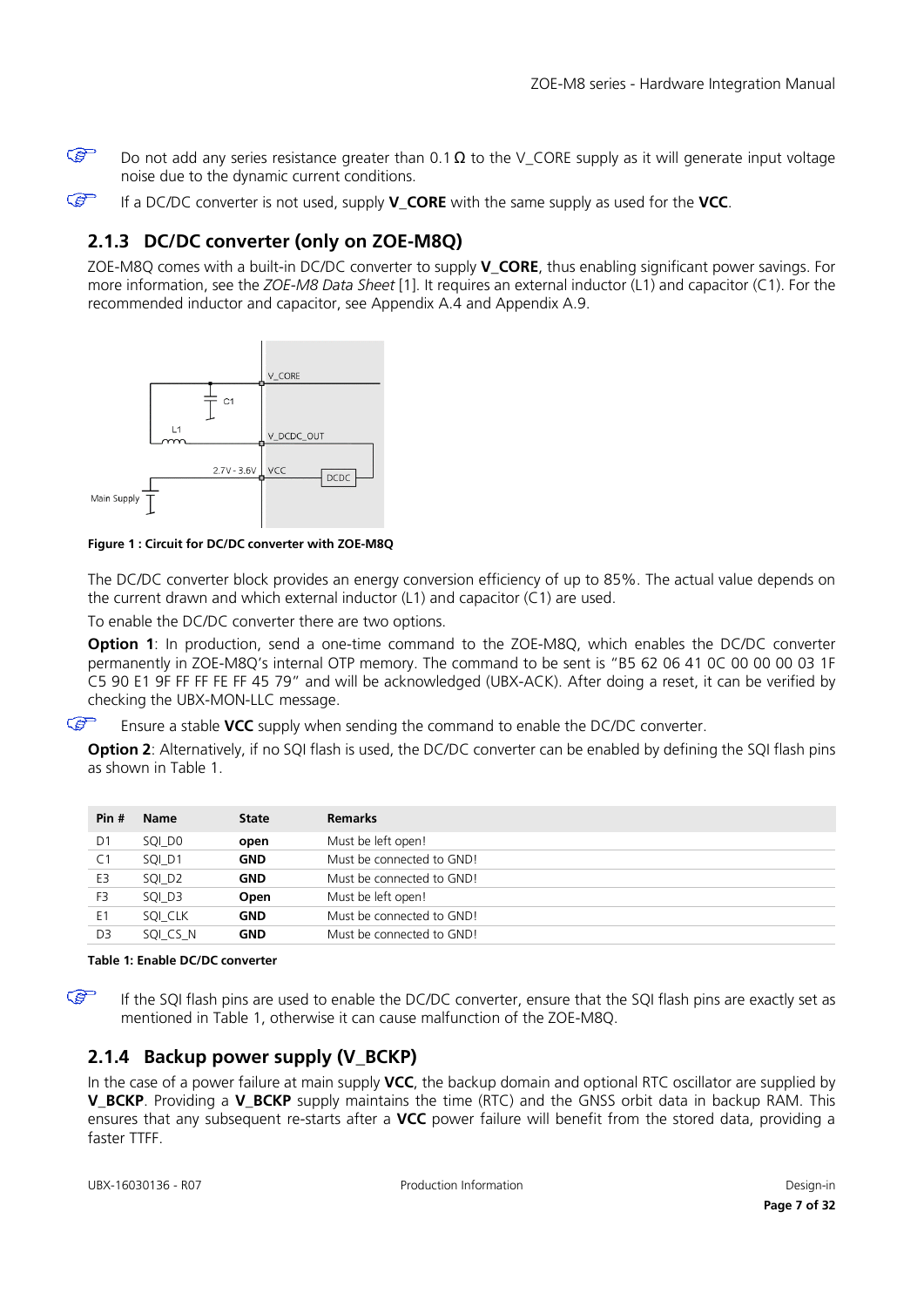The GNSS satellite ephemeris data is typically valid for up to 4 hours. To enable hot starts, ensure that the battery or capacitor at **V\_BCKP** is able to supply the backup current for at least 4 hours. For warm starts or when using the AssistNow Autonomous, the **V\_BCKP** source must be able to supply current for up to a few days.

 $\mathbb{F}$ If no backup supply is available, **V\_BCKP** can be connected to the reserved neighbor pin G9.

 $\mathbb{G}$ Avoid high resistance on the **V\_BCKP** line: during the switch from main supply to backup supply, a short current adjustment peak can cause high voltage drop on the pin with possible malfunctions.

 $\mathbb{Q}$ For description of the different power operating modes, see the *ZOE-M8 Data Sheet* [\[1\].](#page-30-2)

# <span id="page-7-0"></span>**2.2 Interfaces**

The ZOE-M8 GNSS SiPs provide UART, SPI and DDC (I<sup>2</sup>C compatible) interfaces for communication with a host CPU. Additionally, an SQI interface is available for connecting the ZOE-M8 GNSS SiPs with an optional external flash memory.

The UART, SPI and DDC pins are supplied by **VCC** and operate at this voltage level.

Four dedicated pins can be configured as either 1 x UART and 1 x DDC or a single SPI interface selectable by the **D\_SEL** pin. [Table 2](#page-7-2) below provides the port mapping details.

| Pin #          | Pin D4 (D_SEL) = "high" (left open) | Pin D4 (D_SEL) = "Low" (connected to GND) |
|----------------|-------------------------------------|-------------------------------------------|
| J5             | UART TXD                            | SPI MISO                                  |
| J4             | UART RXD                            | SPI MOSI                                  |
| B <sub>1</sub> | DDC SCL                             | SPI CLK                                   |
| A <sub>2</sub> | DDC SDA                             | SPICS N                                   |

<span id="page-7-2"></span>**Table 2: Communication Interfaces overview**

G It is not possible to use the SPI interface simultaneously with the DDC or UART interface.

 $\mathbb{Q}$ For debugging purposes, it is recommended to have a second interface e.g. DDC available that is independent from the application and accessible via test-points.

For each interface, define a dedicated pin to indicate that data is ready to be transmitted. The TXD Ready signal indicates that the receiver has data to transmit. Each TXD Ready signal is associated with a particular interface and cannot be shared. A listener can wait on the TXD Ready signal instead of polling the DDC or SPI interfaces. The UBX-CFG-PRT message lets you configure the polarity and the number of bytes in the buffer before the TXD Ready signal goes active. The TXD Ready function is disabled by default.

 $\mathbb{F}$ The TXD Ready functionality can be enabled and configured by using suitable AT commands sent to the u-blox cellular module in question that supports the feature. For more information, see the *GPS Implementation and Aiding Features in u-blox wireless modules* [\[5\].](#page-30-3)

 $\mathbb{Q}$ The TXD Ready feature is supported on several u-blox cellular module products.

## <span id="page-7-1"></span>**2.2.1 UART interface**

A UART interface is available for serial communication to a host CPU. The UART interface supports configurable data rates with the default at 9600 baud. Signal levels are related to the **VCC** supply voltage. An interface based on RS232 standard levels (+/- 7 V) can be realized using level shifter ICs such as the Maxim MAX3232.

Hardware handshake signals and synchronous operation are not supported.

A signal change on the UART RXD pin can also be used to wake up the receiver in Power Save Mode (see the *u-blox 8 / u-blox M8 Receiver Description Including Protocol Specification* [\[2\]\).](#page-30-4)

 $\mathbb{G}$ Designs must allow access to the UART and the **SAFEBOOT\_N** pin for future service, updates, and reconfiguration.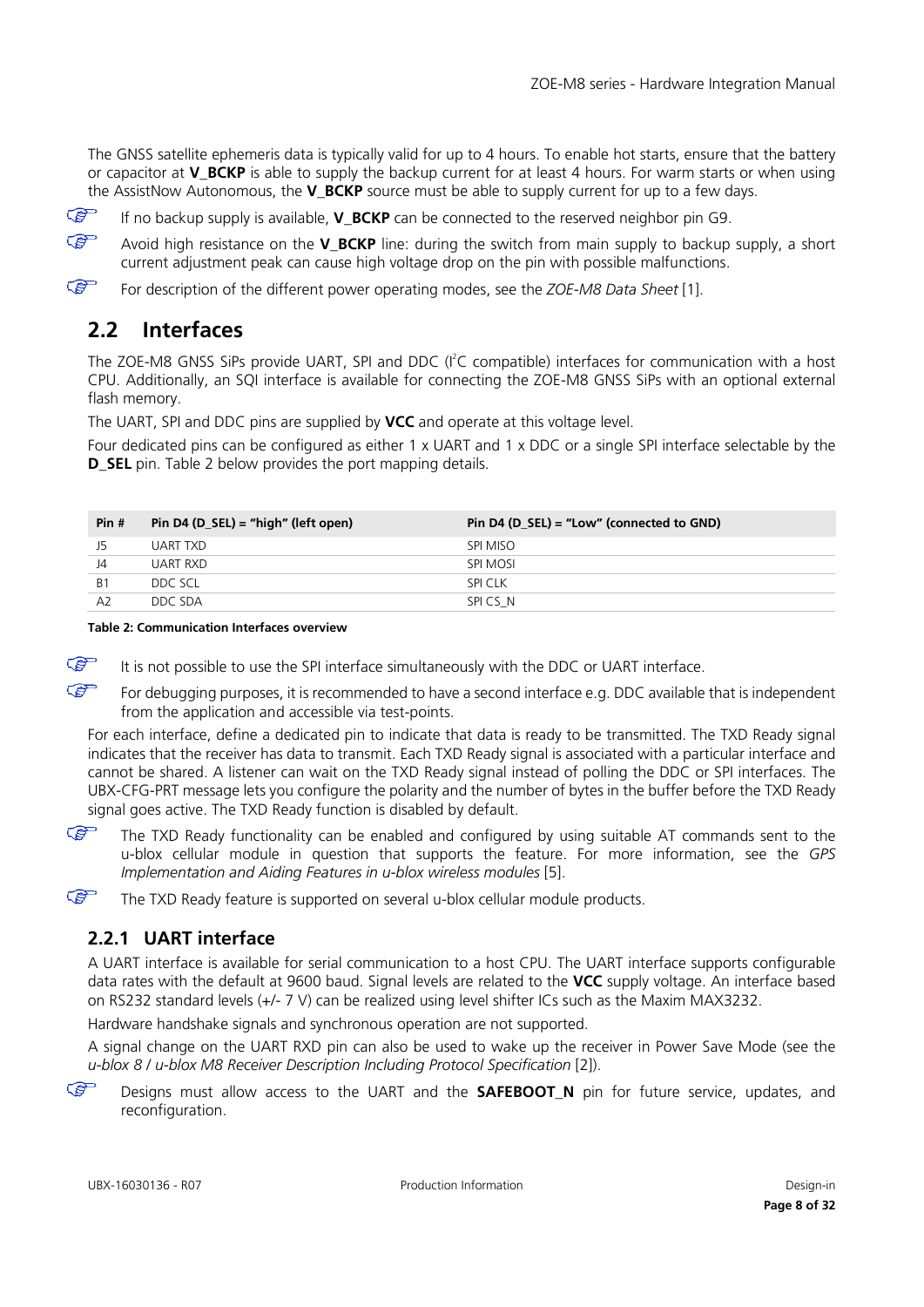# <span id="page-8-0"></span>**2.2.2 Display Data Channel (DDC) interface**

An I'C compatible Display Data Channel (DDC) interface is available for serial communication with a host CPU.

 $\mathbb{Q}$ The SCL and SDA pins have internal pull-up resistors sufficient for most applications. However, depending on the speed of the host and the load on the DDC lines additional external pull-up resistors might be necessary. For the speed and clock frequency, see the *ZOE-M8 Data Sheet* [\[1\].](#page-30-2)

G To make use of DDC interface, the **D\_SEL** pin must be left open.

G The ZOE-M8 GNSS SiPs DDC interface provides serial communication with u-blox cellular modules. See the specification of the applicable cellular module to confirm compatibility.

## <span id="page-8-1"></span>**2.2.3 SPI interface**

Use the SPI interface to provide a serial communication with a host CPU. If the SPI interface is used, UART and DDC are deactivated, because they share the same pins.

 $\mathbb{G}$ To make use of the SPI interface, the **D\_SEL** pin must be connected to GND.

### <span id="page-8-2"></span>**2.2.1 SQI interface**

An external SQI (Serial Quad Interface) flash memory can be connected to the ZOE-M8 GNSS SiPs. The SQI interface provides the following options:

- Store the current configuration permanently
- Save data logging results
- Hold AssistNow Offline and AssistNow Autonomous data
- $\mathbb{G}$ In addition, the ZOE-M8 GNSS SiPs can make use of a dedicated flash firmware with an external SQI flash memory. The flash memory with these SiPs can be use to run firmware out of flash and to update the firmware as well. Running the firmware from the SQI flash requires a minimum SQI flash size of 8 Mbit.
- $\mathbb{G}$ The voltage level of the SQI interface follows the **VCC** level. Therefore, the SQI flash must be supplied with the same voltage as **VCC** of the ZOE-M8 SiPs. It is recommended to place a decoupling capacitor (C4) close to the supply pin of the SQI flash.
- G Make sure that the SQI flash supply range matches the voltage supplied at **VCC**.



**Figure 2: Connecting an external SQI flash memory**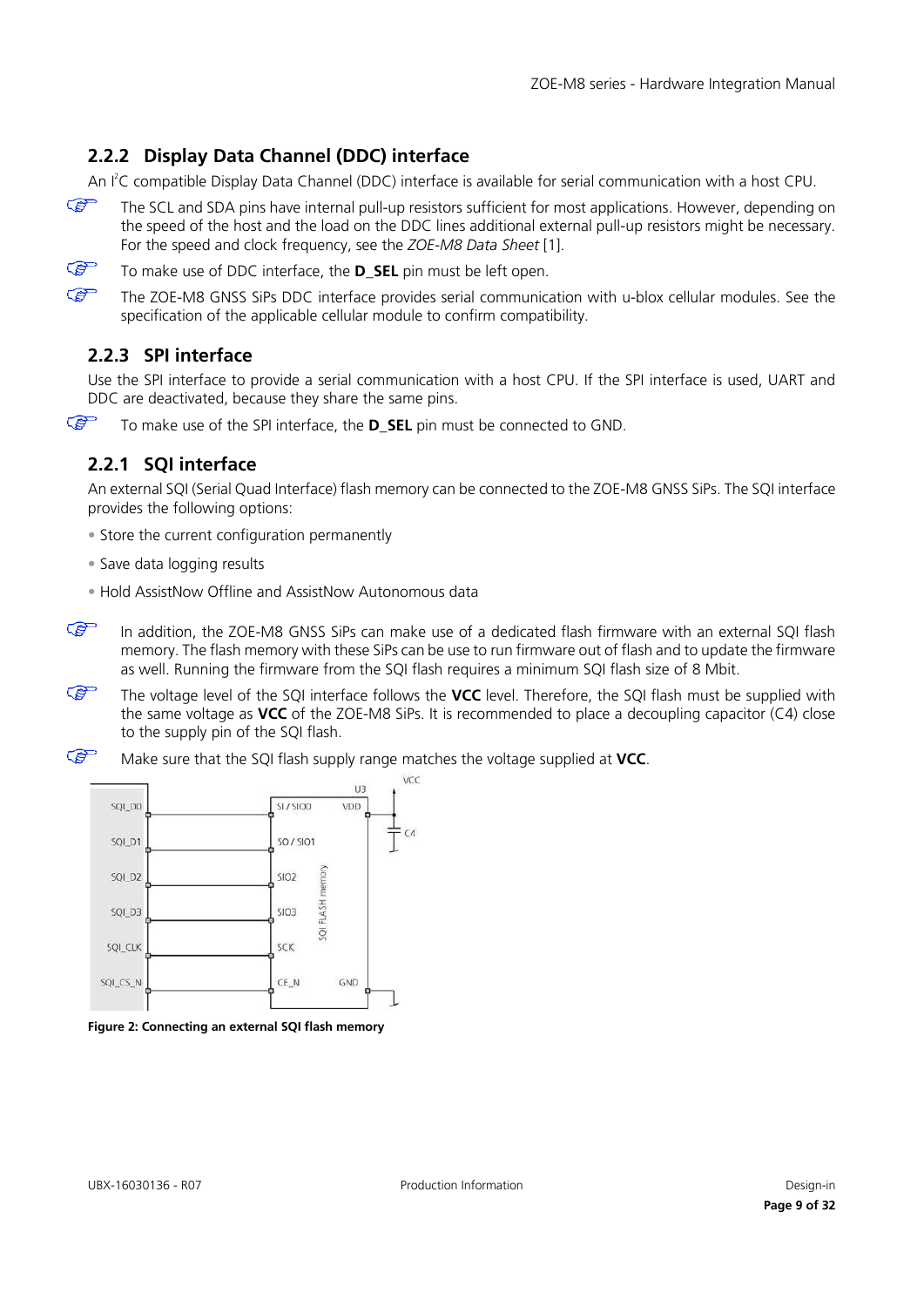An SQI flash size of 8 Mbit is sufficient to save AssistNow Offline and AssistNow Autonomous information as well as current configuration data. However, for ZOE-M8 SiPs to run Firmware from the SQI flash and provide space for logging results, a minimum size of 8 Mbit may not be sufficient depending on the amount of data to be logged.

 $\mathbb{F}$ 

For more information about supported SQI flash devices, see section [A.3.](#page-27-0)

 $\mathbb{F}$ Make sure that the **SAFEBOOT N** pin is available for entering Safe Boot Mode. Programming the SQI flash memory with a flash firmware is done typically at production. For this purpose, the ZOE-M8 GNSS SiPs must enter the Safe Boot Mode. More information about **SAFEBOOT\_N** pin see section [2.6.](#page-12-2)

# <span id="page-9-0"></span>**2.3 I/O Pins**

All I/O pins make use of internal pull-ups to **VCC**. Thus, there is no need to connect unused pins to **VCC**.

## <span id="page-9-1"></span>**2.3.1 Time pulse**

A configurable time pulse signal is available with the ZOE-M8 GNSS SiPs.

The **TIMEPULSE** output generates pulse trains synchronized with GPS or UTC time grid with intervals configurable over a wide frequency range. Thus, it may be used as a low frequency time synchronization pulse or as a high frequency reference signal.

By default, the time pulse signal is configured to 1 pulse per second. For more information, see the *u-blox 8 / u-blox M8 Receiver Description Including Protocol Specification* [\[2\].](#page-30-4)

## <span id="page-9-2"></span>**2.3.2 External interrupt**

**EXTINT** is an external interrupt pin with fixed input voltage thresholds with respect to **VCC** (see the *ZOE-M8 Data Sheet* [\[1\]](#page-30-2) for more information). It can be used for wake-up functions in Power Save Mode on all u-blox M8 SiPs and modules and for aiding, leave open if unused. By default, the external interrupt is disabled.

For further information, see the *u-blox 8 / u-blox M8 Receiver Description Including Protocol Specification* [\[2\].](#page-30-4)

**REP** If the **EXTINT** is configured for on/off switching of the ZOE-M8 GNSS SiPs, the internal pull-up becomes disabled. Therefore ensure that the **EXTINT** input is always driven within the defined voltage level by the host.

## <span id="page-9-3"></span>**2.3.3 External LNA enable**

**LNA\_EN** pin can be used to turn on and off an external LNA. The external LNA will be turned off in Power Save Mode in On/Off operation in OFF stage or in software backup mode the external LNA will also be turned off.

## <span id="page-9-4"></span>**2.3.4 Electromagnetic interference and I/O lines**

Any I/O signal line (length > ~3 mm) can act as an antenna and may pick up arbitrary RF signals transferring them as noise into the GNSS receiver. This specifically applies to unshielded lines, lines where the corresponding GND layer is remote or missing entirely, and lines close to the edges of the printed circuit board. If for example, a cellular signal radiates into an unshielded high-impedance line, it is possible to generate noise in the order of volts and not only distort receiver operation but also damage it permanently.

On the other hand, noise generated at the I/O pins will emit from unshielded I/O lines. Receiver performance may be degraded when this noise is coupled into the GNSS antenna (see [Figure 17\)](#page-22-0).

In case of improper shielding, it is recommended to use resistors or ferrite beads (see Appendix [A.7\)](#page-28-1) on the I/O lines in series. These components should be chosen with care because they will affect also the signal rise times. Alternatively, feed-thru capacitors with good GND connection close to the GNSS receiver can be used (see Appendix [A.8\)](#page-28-2).

EMI protection measures are particularly useful when RF emitting devices are placed next to the GNSS receiver and/or to minimize the risk of EMI degradation due to self-jamming. An adequate layout with a robust grounding concept is essential in order to protect against EMI. More information can be found in section [2.13.6.3.](#page-21-1)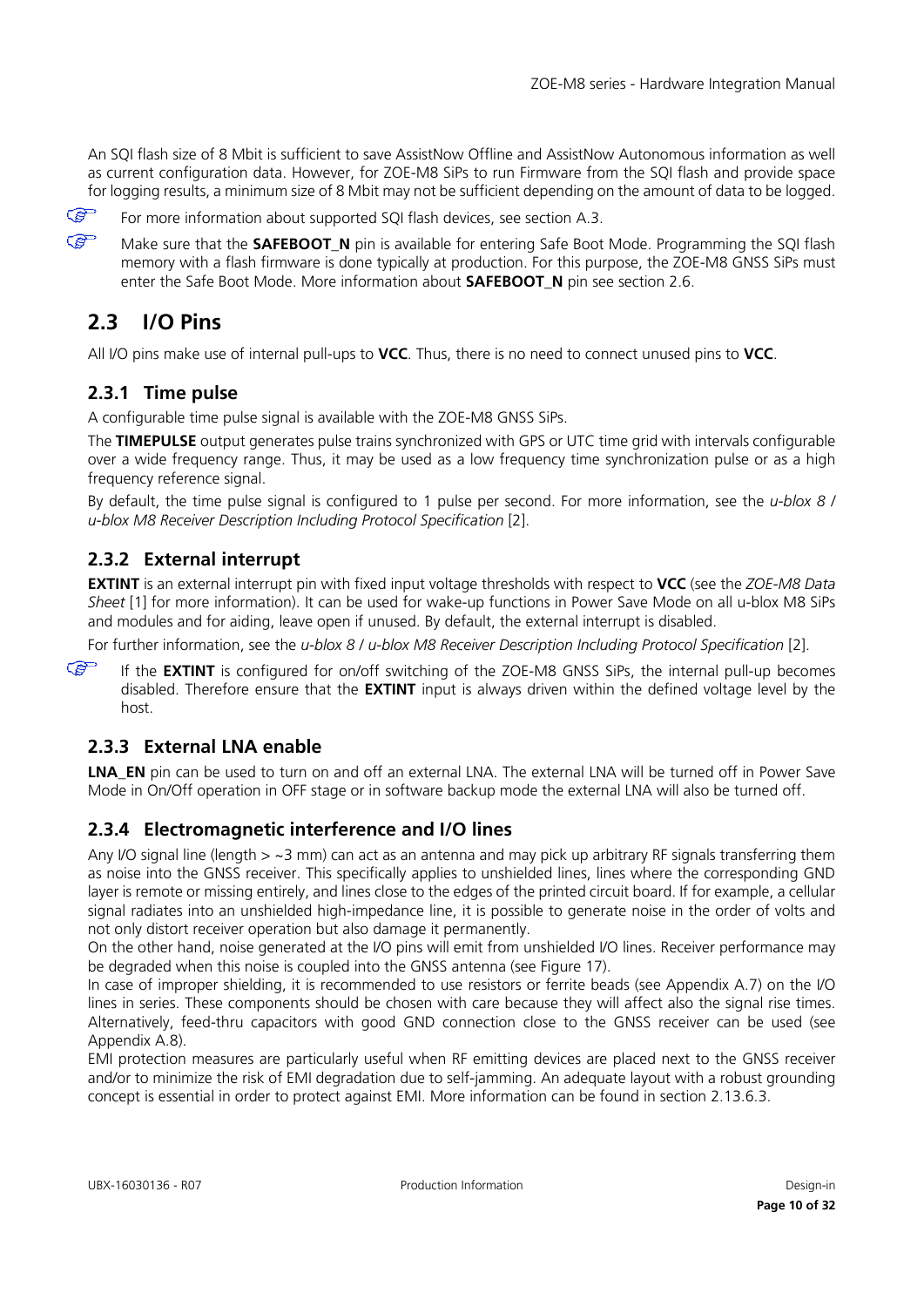# <span id="page-10-0"></span>**2.4 Real-Time Clock (RTC)**

The use of the RTC is optional to maintain time in the event of power failure at **VCC**. It requires **V\_BCKP** to be supplied in case of power failure at **VCC**. The RTC is required for hot start, warm start, AssistNow Autonomous, AssistNow Offline and in some Power Save Mode operations.

The time information can either be generated by connecting an external RTC crystal to the SiP, by connecting an external 32.768 kHz signal to the RTC input, or by time aiding of the GNSS receiver at every start-up.

## <span id="page-10-1"></span>**2.4.1 RTC using a crystal**

The easiest way to provide time information to the receiver is to connect an RTC crystal to the corresponding pins of the RTC oscillator, **RTC\_I** and **RTC\_O**. There is no need to add load capacitors to the crystal for frequency tuning, because they are already integrated in the chip. Using an RTC crystal will provide the lowest current consumption to **V\_BCKP** in case of a power failure. On the other hand, it will increase the BOM costs and requires space for the RTC crystal.





## <span id="page-10-2"></span>**2.4.2 RTC using an external clock**

Some applications can provide a suitable 32.768 kHz external reference to drive the SiP RTC. The external reference can simply be connected to the **RTC\_I** pin. Make sure that the 32.768 kHz reference signal is always turned on and the voltage at the **RTC\_I** pin does not exceed 350 mVpp. Adjustment of the voltage level (typ. 200 mVpp) can be achieved with a resistive voltage divider followed by a DC blocking capacitor in the range of 1 nF to 10 nF. Also make sure that the frequency versus temperature behavior of the external clock is within the recommended crystal specifications shown in section [A.1.](#page-26-2)

## <span id="page-10-3"></span>**2.4.3 Time aiding**

Time can also be sent by UBX message at every start-up of the ZOE-M8 GNSS SiPs. This can be done to enable warm starts, AssistNow Autonomous and AssistNow Offline. This can be done when no RTC is maintained.

To enable hot starts correctly, the time information must be known accurately and thus the TimeMark feature must be used.

For more information about time aiding or timemark, see the *u-blox 8 / u-blox M8 Receiver Description Including Protocol Specification* [\[2\].](#page-30-4) 

For information of this use case, it is mandatory to contact u-blox support team.

For Power Save Mode operations where the RTC is needed, the time aiding cannot be used. This is because the host does not have any information about when the ZOE-M8 GNSS SiPs turns from OFF status to ON status during an ON/OFF operation of Power Save Mode.

# <span id="page-10-4"></span>**2.5 RF input**

 $\mathbb{F}$  $\mathbb{G}$ 

> The ZOE-M8 GNSS SiPs RF-input is already matched to 50 Ohms and has an internal DC block. The ZOE-M8 SiPs are optimized to work with a passive antenna.

> The ZOE-M8 GNSS SiPs can receive and track multiple GNSS systems (e.g. GPS, Galileo, GLONASS, BeiDou and QZSS signals). Because of the dual-frequency RF front-end architecture, two GNSS signals (from: GPS L1C/A,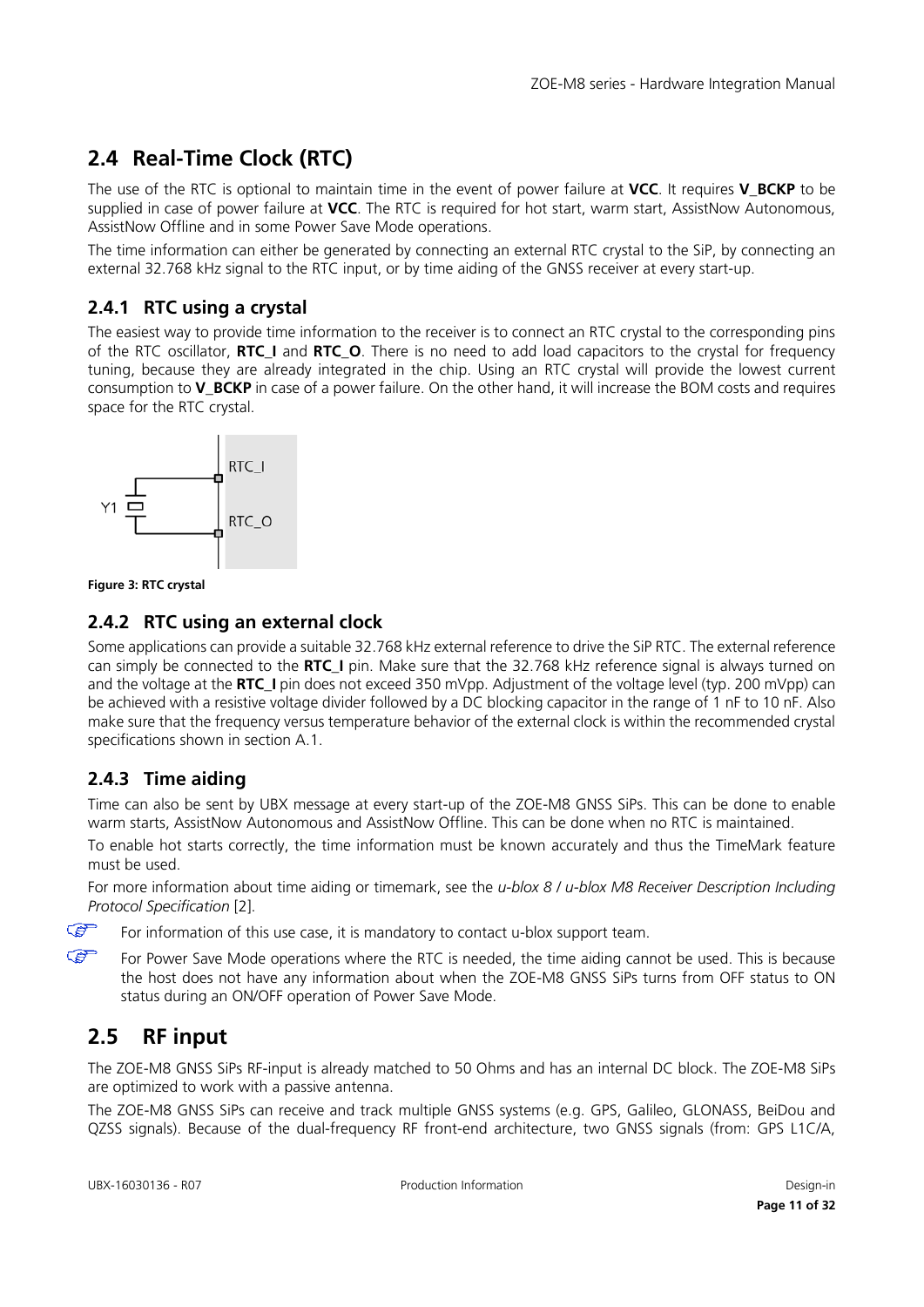GLONASS L1OF, Galileo E1B/C and BeiDou B1) can be received and processed concurrently. This concurrent operation is extended to 3 GNSS systems whenever GPS and Galileo are used in addition to GLONASS or BeiDou.

### <span id="page-11-0"></span>**2.5.1 Passive antenna**

ZOE-M8 SiPs are optimized to work with passive antennas. The internal SAW filter inside followed by an LNA is a good compromise for most applications from jamming and performance point of view.



#### **Figure 4: Typical circuit with passive antennas**

Where best performance needs to be achieved and no jamming sources are present, an LNA (U1) can be placed close to the antenna.



<span id="page-11-1"></span>**Figure 5: Circuit for best performance**

The LNA (U1) can be selected to deliver the performance needed by the application in terms of:

- Noise figure (sensitivity)
- Selectivity and linearity (robustness against jamming)
- Robustness against RF power and ESD
- $\mathbb{Q}$ The external LNA (U1) must be placed close to the passive antenna to achieve best performance.

The **LNA\_EN** pin can be used to turn off the external LNA.

ESD discharge into the RF input cannot always be avoided during assembly and / or field use with this approach! To provide additional robustness, an ESD protection diode, as listed in Appendix [A.6,](#page-28-0) can be placed in front of the LNA to GND.

 $\mathbb{F}$ If the VCC supply is also used to supply the external LNA, make sure some good filtering is in place for the external LNA supply because of the noise on the VCC. This means that a series ferrite bead FB1, see section [A.7,](#page-28-1) and a decoupling capacitor to GND must be used.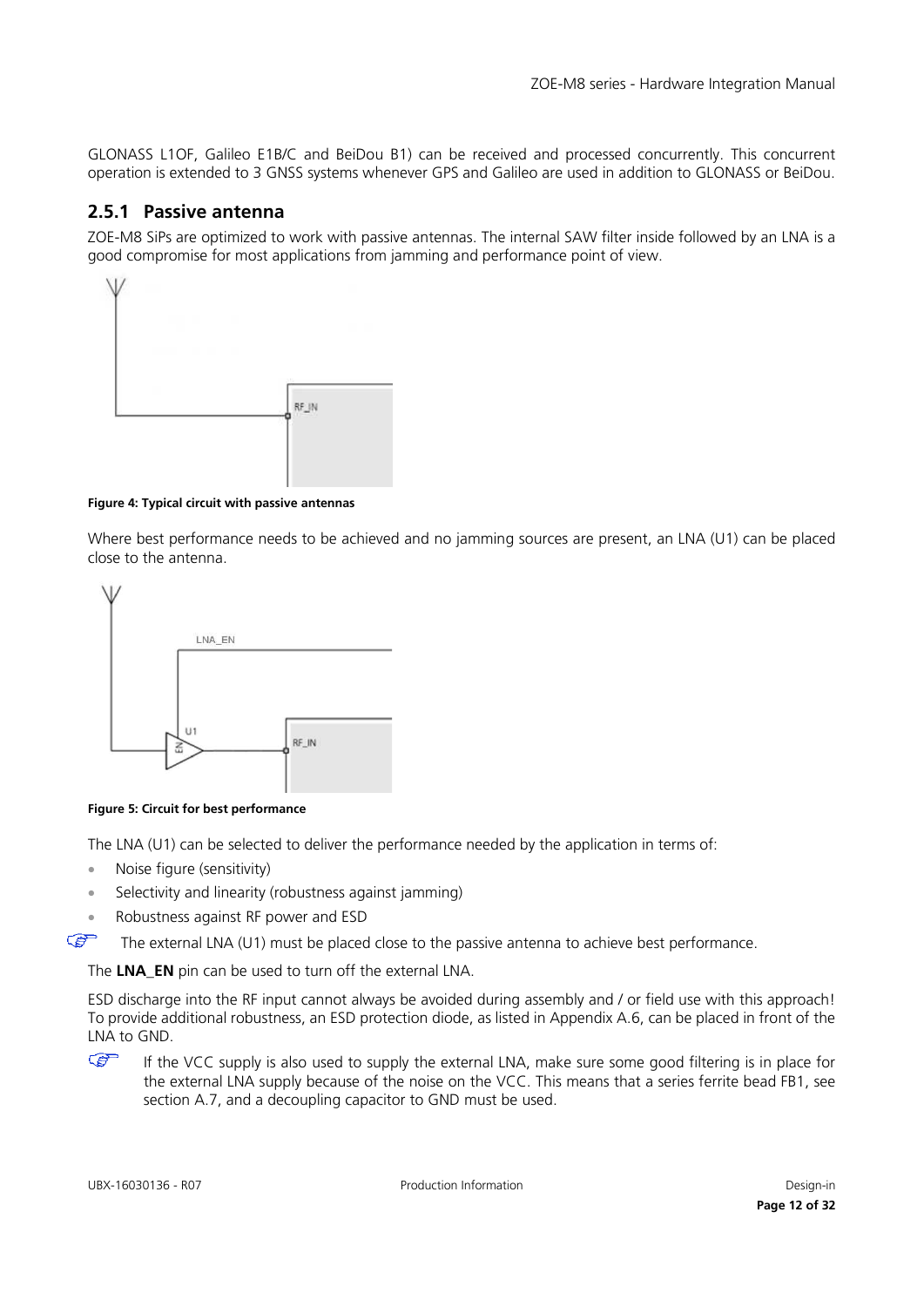### <span id="page-12-0"></span>**2.5.2 Improved jamming immunity**

If strong out-band jammers are close to the GNSS antenna (e.g. a GSM antenna), GNSS performance can be degraded or the maximum input power of the ZOE-M8 GNSS SiPs RF-input can be exceeded. In that case, the SAW filter (F1) must be put in front of the external LNA (U1).

It should be noted that the insertion loss of the SAW filter (F1) directly affects the system noise figure and hence the system performance.



**Figure 6: Circuit for improved jamming immunity**

### <span id="page-12-1"></span>**2.5.3 Active antenna**

In case an active antenna is used, the active antenna supply circuit must be added just in front of the SiPs RF-input.



**Figure 7: Active antenna supply circuit**

# <span id="page-12-2"></span>**2.6 Safe Boot Mode (SAFEBOOT\_N)**

If the **SAFEBOOT\_N** pin is "low" at start-up, the ZOE-M8 GNSS SiPs start in Safe Boot Mode and does not begin GNSS operation. In Safe Boot Mode, the SiP runs from an internal LC oscillator and starts regardless of any configuration provided by the configuration pins. Thus, it can be used to recover from situations where the SQI flash has become corrupted.

For communication by UART in Safe Boot Mode, a training sequence (0x 55 55 at 9600 baud) can be sent by the host to the ZOE-M8 GNSS SiPs in order to enable communication. After sending the training sequence, the host must wait for at least 2 ms before sending messages to the receiver. For further information, see the *u-blox 8 / ublox M8 Receiver Description Including Protocol Specification* [\[2\].](#page-30-4)

Safe Boot Mode is used in production to program the SQI flash. It is recommended to have the possibility to pull the **SAFEBOOT\_N** pin "low" when the SiP starts up. This can be provided using an externally connected test point or via a host CPUs digital I/O port.

UBX-16030136 - R07 Production Information Design-in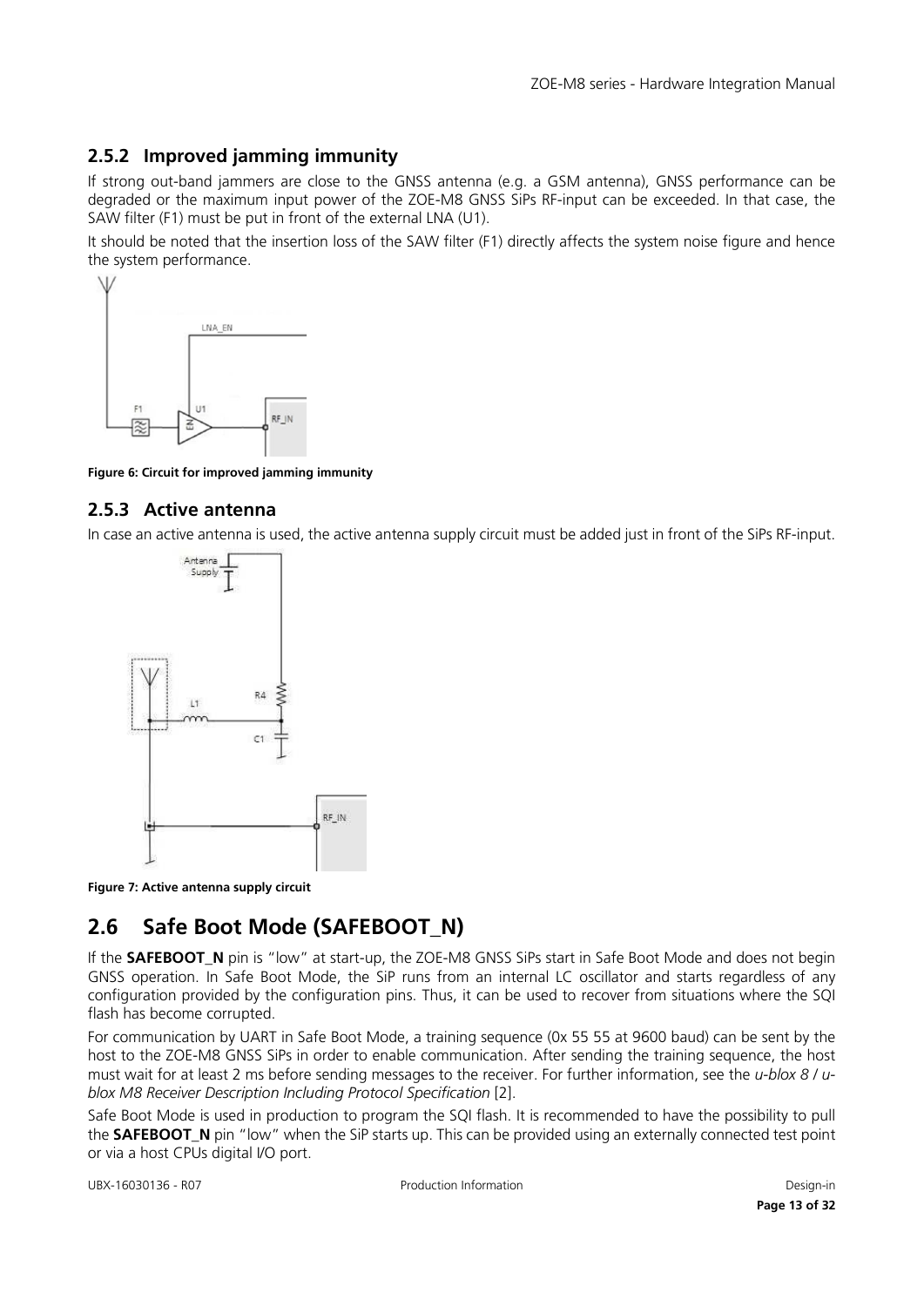# <span id="page-13-0"></span>**2.7 System Reset (RESET\_N)**

The ZOE-M8 GNSS SiPs provide a **RESET\_N** pin to reset the system. The **RESET\_N** is an input-only with internal pull-up resistor. It must be at low level for at least 10 ms to make sure **RESET\_N** is detected. It is used to reset the system. Leave **RESET\_N** open for normal operation. The **RESET\_N** complies with the **VCC** level and can be actively driven high.



**RESET\_N** should be only used in critical situations to recover the system. The Real-Time Clock (RTC) will also be reset and thus immediately afterwards the receiver cannot perform a Hot Start.

 $\mathbb{G}$ 

In reset state, the SiP consumes a significant amount of current. It is therefore recommended to use **RESET\_N** only as a reset signal and not as an enable/disable.

| Pin $#$        | <b>SiP</b> | <b>Name</b>      | I/O                     | <b>Description</b>                                                      | Remark                             |
|----------------|------------|------------------|-------------------------|-------------------------------------------------------------------------|------------------------------------|
| A <sub>1</sub> | All        | <b>GND</b>       |                         | Ground                                                                  | Ensure good GND connection         |
| A2             | All        | SDA / SPI CS_N   | $VO$                    | Serial interface.                                                       | See section 2.2                    |
| A3             | All        | <b>GND</b>       |                         | Ground                                                                  | Ensure good GND connection         |
| AA             | All        | RF_IN            | $\overline{1}$          | GNSS signal input                                                       | See section 2.5                    |
| A <sub>5</sub> | All        | <b>GND</b>       |                         | Ground                                                                  | Ensure good GND connection         |
| A6             | All        | Reserved         | 1/O                     | Reserved. Do not connect.                                               | Must be left open!                 |
| A7             | All        | <b>GND</b>       |                         | Ground                                                                  | Ensure good GND connection         |
| A8             | All        | <b>GND</b>       |                         | Ground                                                                  | Ensure good GND connection         |
| A <sub>9</sub> | All        | <b>GND</b>       |                         | Ground                                                                  | Ensure good GND connection         |
| <b>B1</b>      | All        | SCL / SPI CLK    | $\overline{1}$          | Serial interface.                                                       | See section 2.2                    |
| B <sub>9</sub> | All        | <b>GND</b>       |                         | Ground                                                                  | Ensure good GND connection         |
| C <sub>1</sub> | All        | SQI_D1           | $\overline{1}$          | Data line 1 to external SQI flash<br>memory or DC/DC configuration pin. | Leave open if not used.            |
| C <sub>3</sub> | All        | <b>TIMEPLUSE</b> | O                       | Time pulse output                                                       | Leave open if not used.            |
| C4             | All        | SAFEBOOT_N       | $\overline{1}$          | Used for programming the SQI flash<br>memory and testing purposes.      | Leave open if not used.            |
| C <sub>5</sub> | All        | LNA EN           | O                       | LNA on/off signal connected to internal<br><b>LNA</b>                   | Leave open if not used.            |
| C <sub>6</sub> | All        | <b>PIO15</b>     | 1/O                     | Digital I/O                                                             | Leave open if not used.            |
| C7             | All        | <b>GND</b>       |                         | Ground                                                                  | Ensure good GND connection         |
| C9             | All        | <b>GND</b>       |                         | Ground                                                                  | Ensure good GND connection         |
| D <sub>1</sub> | All        | SQI_D0           | I/O                     | Data line 0 to external SQI flash<br>memory or DC/DC configuration pin. | Leave open if not used.            |
| D <sub>3</sub> | All        | SQI_CS_N         | I/O                     | Chip select for external SQI flash<br>memory or DC/DC enable pin.       | Leave open if not used.            |
| D <sub>4</sub> | All        | D_SEL            | $\mathbf{I}$            | Interface selector                                                      | See section 2.2                    |
| D <sub>6</sub> | All        | <b>GND</b>       |                         | Ground                                                                  | Ensure good GND connection         |
| D <sub>9</sub> | All        | <b>GND</b>       |                         | Ground                                                                  | Ensure good GND connection         |
| E1             | All        | SQI_CLK          | I/O                     | Clock for external SQI flash memory or<br>DC/DC configuration pin.      | Leave open if not used.            |
| E3             | All        | SQI_D2           | I/O                     | Data line 2 to external SQI flash<br>memory or DC/DC configuration pin. | Leave open if not used.            |
| E7             | All        | <b>GND</b>       |                         | Ground                                                                  | Ensure good GND connection         |
| E <sub>9</sub> | All        | Reserved         | $VO$                    | Reserved                                                                | Do not connect. Must be left open! |
| F <sub>1</sub> | All        | Reserved         | $VO$                    | Reserved                                                                | Do not connect. Must be left open! |
| F3             | All        | SQI_D3           | I/O                     | Data line 3 to external SQI flash<br>memory or DC/DC configuration pin. | Leave open if not used.            |
| F4             | All        | Reserved         | 1/O                     | Reserved                                                                | Do not connect. Must be left open! |
| F <sub>6</sub> | All        | <b>PIO14</b>     | I/O                     | Digital I/O                                                             | Leave open if not used.            |
| F7             | All        | <b>GND</b>       |                         | Ground                                                                  | Ensure good GND connection         |
| F <sub>9</sub> | All        | Reserved         | $\mathsf{I}/\mathsf{O}$ | Reserved                                                                | Do not connect. Must be left open! |

# <span id="page-13-1"></span>**2.8 Pin description**

UBX-16030136 - R07 Production Information Design-in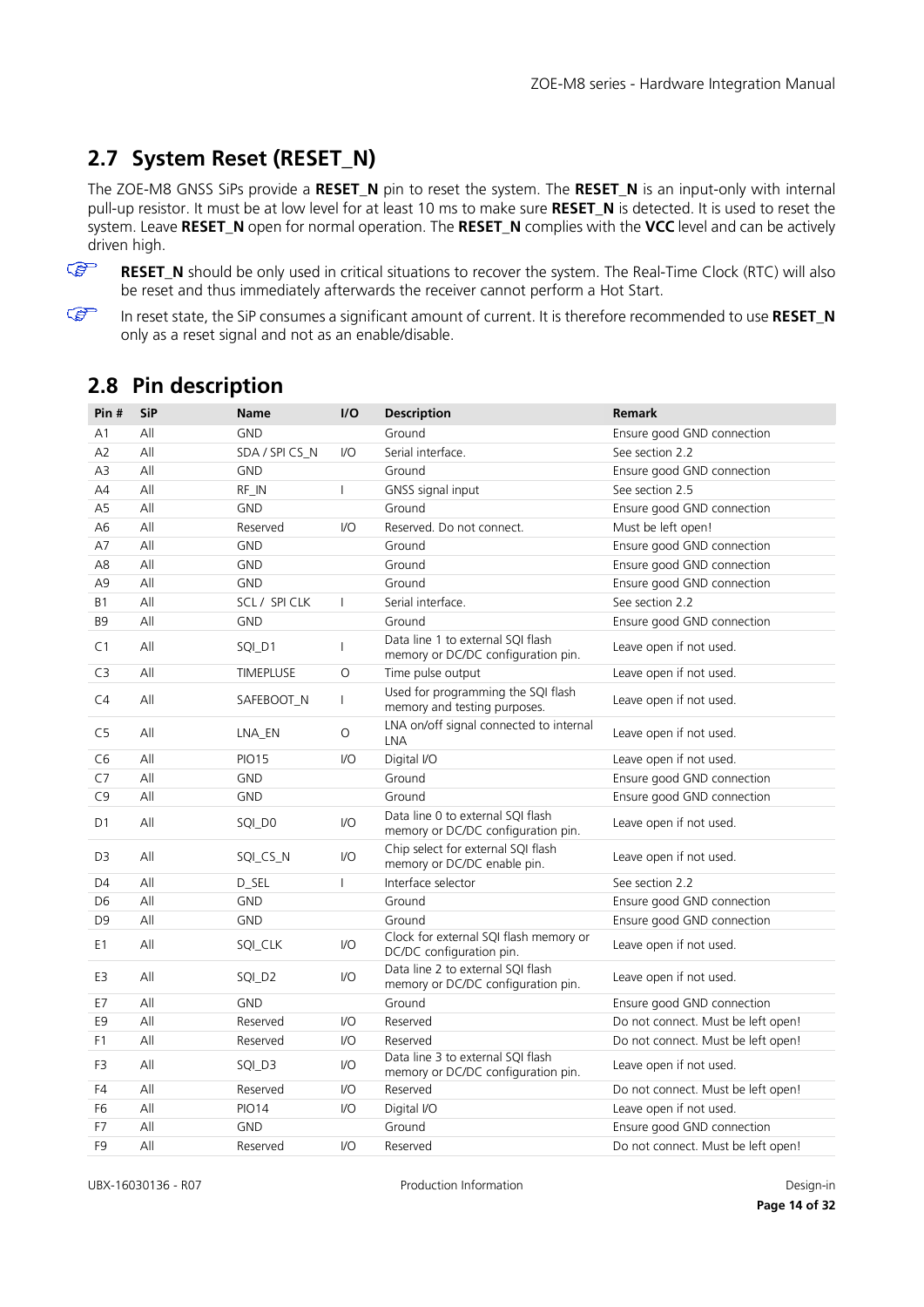| Pin #          | <b>SiP</b> | <b>Name</b>         | I/O     | <b>Description</b>     | Remark                                                                                                             |
|----------------|------------|---------------------|---------|------------------------|--------------------------------------------------------------------------------------------------------------------|
| G <sub>1</sub> | ZOE-M8G    | <b>VCC</b>          |         | Supply voltage         | Clean and stable supply needed                                                                                     |
|                | ZOE-M8Q    | V_CORE              |         | Core Supply voltage    | Connect to VCC if DCDC not used                                                                                    |
| G3             | All        | <b>GND</b>          |         | Ground                 | Ensure good GND connection                                                                                         |
| G4             | All        | PIO13 / EXTINT      |         | External interrupt     | Leave open if not used.                                                                                            |
| G5             | All        | Reserved            | I/O     | Reserved               | Do not connect. Must be left open!                                                                                 |
| G <sub>6</sub> | All        | <b>GND</b>          |         | Ground                 | Ensure good GND connection                                                                                         |
| G7             | All        | <b>GND</b>          |         | Ground                 | Ensure good GND connection                                                                                         |
| G <sub>9</sub> | All        | Reserved            | $U$     | Reserved               | Do not connect. Must be left open!<br>Only exception is V_BCKP, which can be<br>connected to this pin if not used. |
| H1             | ZOE-M8G    | <b>VCC</b>          |         | Supply voltage         | Clean and stable supply needed                                                                                     |
|                | ZOE-M8Q    | V_DCDC_OUT          | $\circ$ | DC/DC converter output | Connect to VCC if DCDC not used                                                                                    |
| H <sub>9</sub> | All        | V_BCKP              |         | Backup supply          |                                                                                                                    |
| J1             | All        | <b>VCC</b>          |         | Supply voltage         | Clean and stable supply needed                                                                                     |
| J2             | All        | <b>VCC</b>          |         | Supply voltage         | Clean and stable supply needed                                                                                     |
| J3             | All        | <b>GND</b>          |         | Ground                 | Ensure good GND connection                                                                                         |
| J4             | All        | <b>RXD/SPI MOSI</b> |         | Serial interface       | See section 2.2.                                                                                                   |
| J5             | All        | <b>TXD/SPI MISO</b> | $\circ$ | Serial interface       | See section 2.2.                                                                                                   |
| J6             | All        | RESET_N             |         | System reset           | See section 2.7.                                                                                                   |
| J7             | All        | $RTC_$              |         | RTC Input              | Connect to GND if no RTC Crystal<br>attached.                                                                      |
| J8             | All        | RTC_O               | $\circ$ | RTC Output             | Leave open if no RTC Crystal attached.                                                                             |
| J9             | All        | <b>GND</b>          |         | Ground                 | Ensure good GND connection                                                                                         |

#### <span id="page-14-0"></span>**Table 3: Pinout**







**Figure 8: ZOE-M8G pin assignment**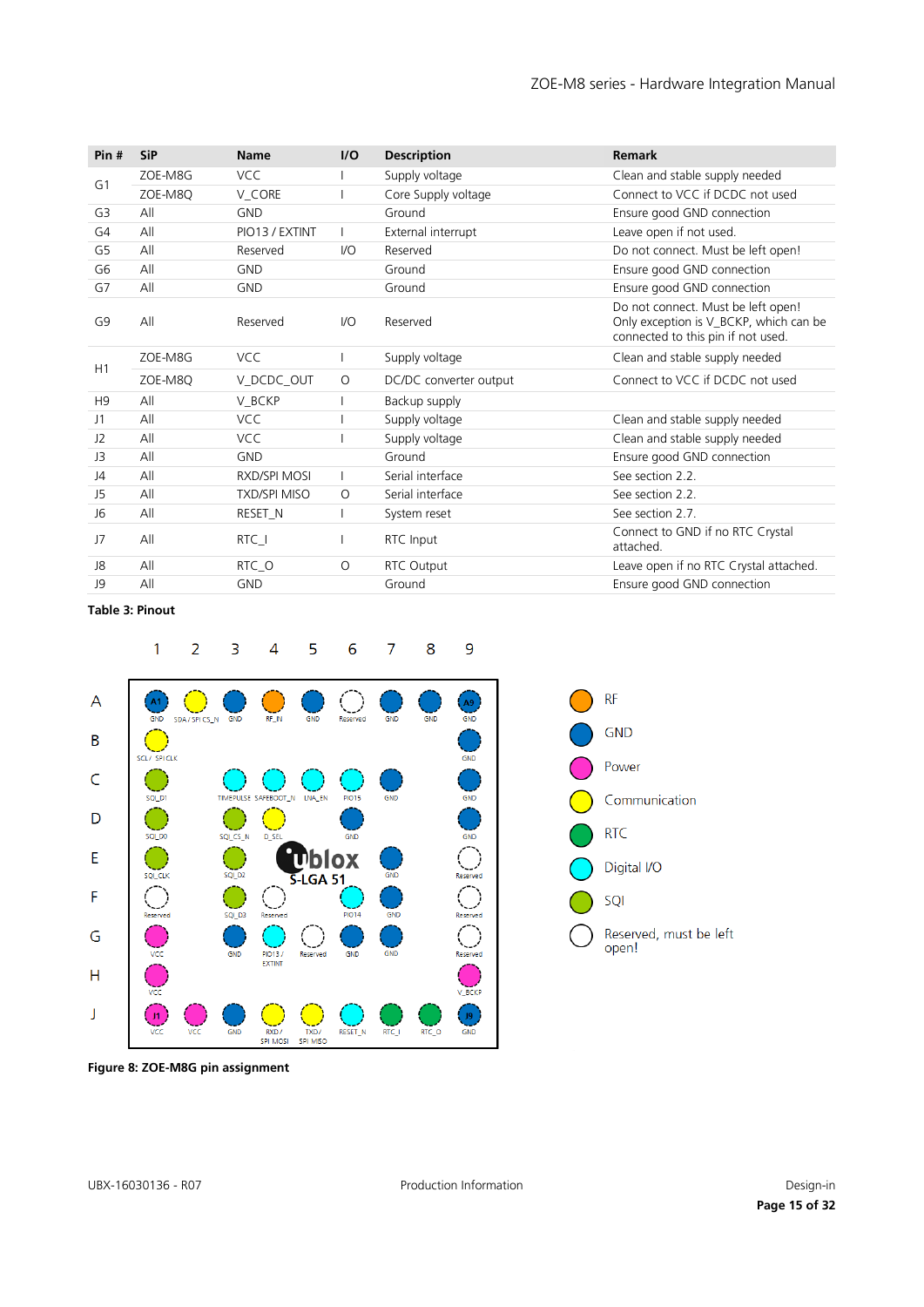

**Figure 9: ZOE-M8Q pin assignment**

 $\mathbb{G}$ For more information about the pin assignments, see the *ZOE-M8 Data Sheet* [\[1\].](#page-30-2)

# <span id="page-15-0"></span>**2.9 Typical schematic**



**Figure 10: Typical schematic for the ZOE-M8G**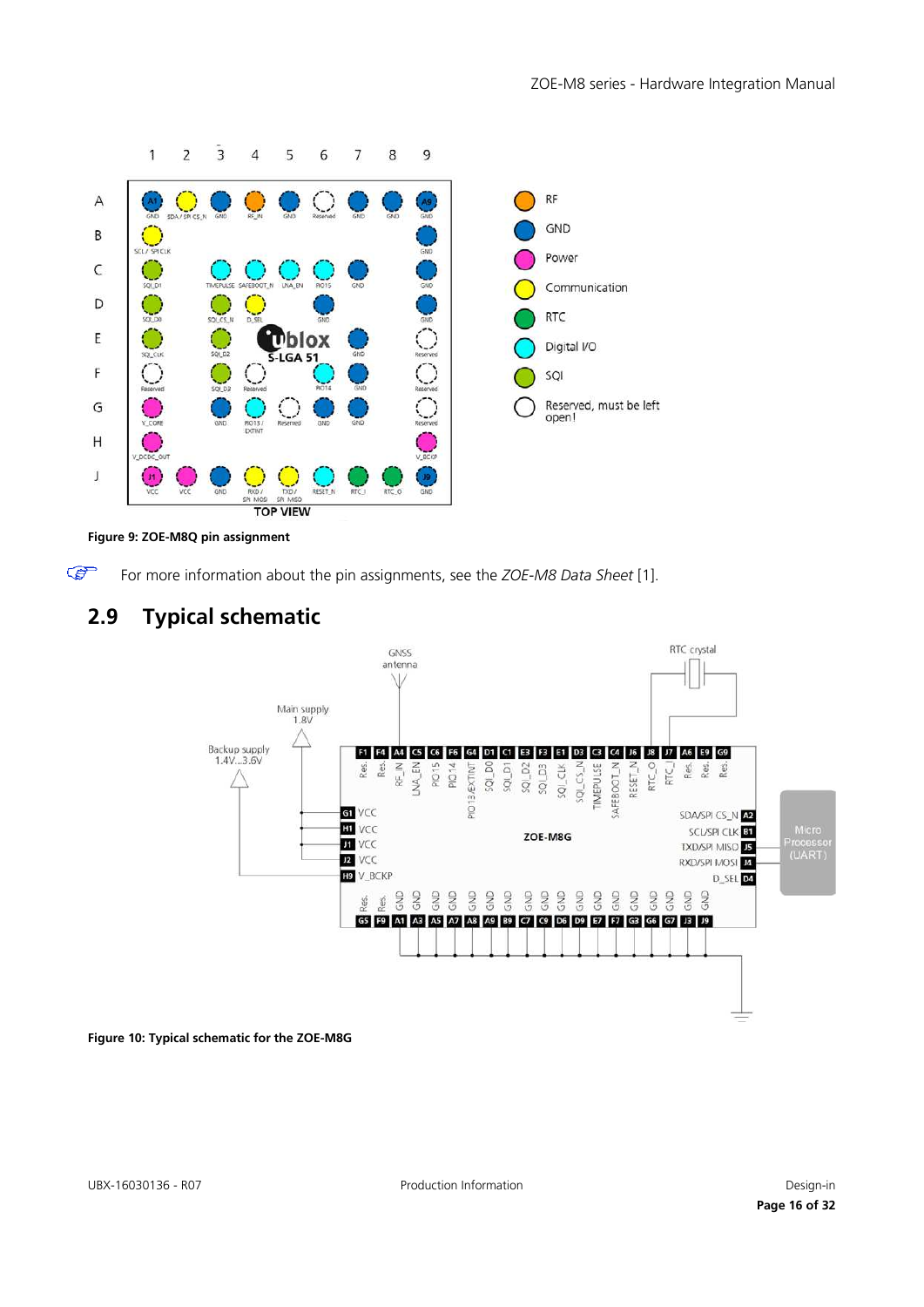

**Figure 11: Typical schematic for the ZOE-M8Q using a DC/DC converter**



**Figure 12: Typical schematic for the ZOE-M8Q without a DC/DC converter**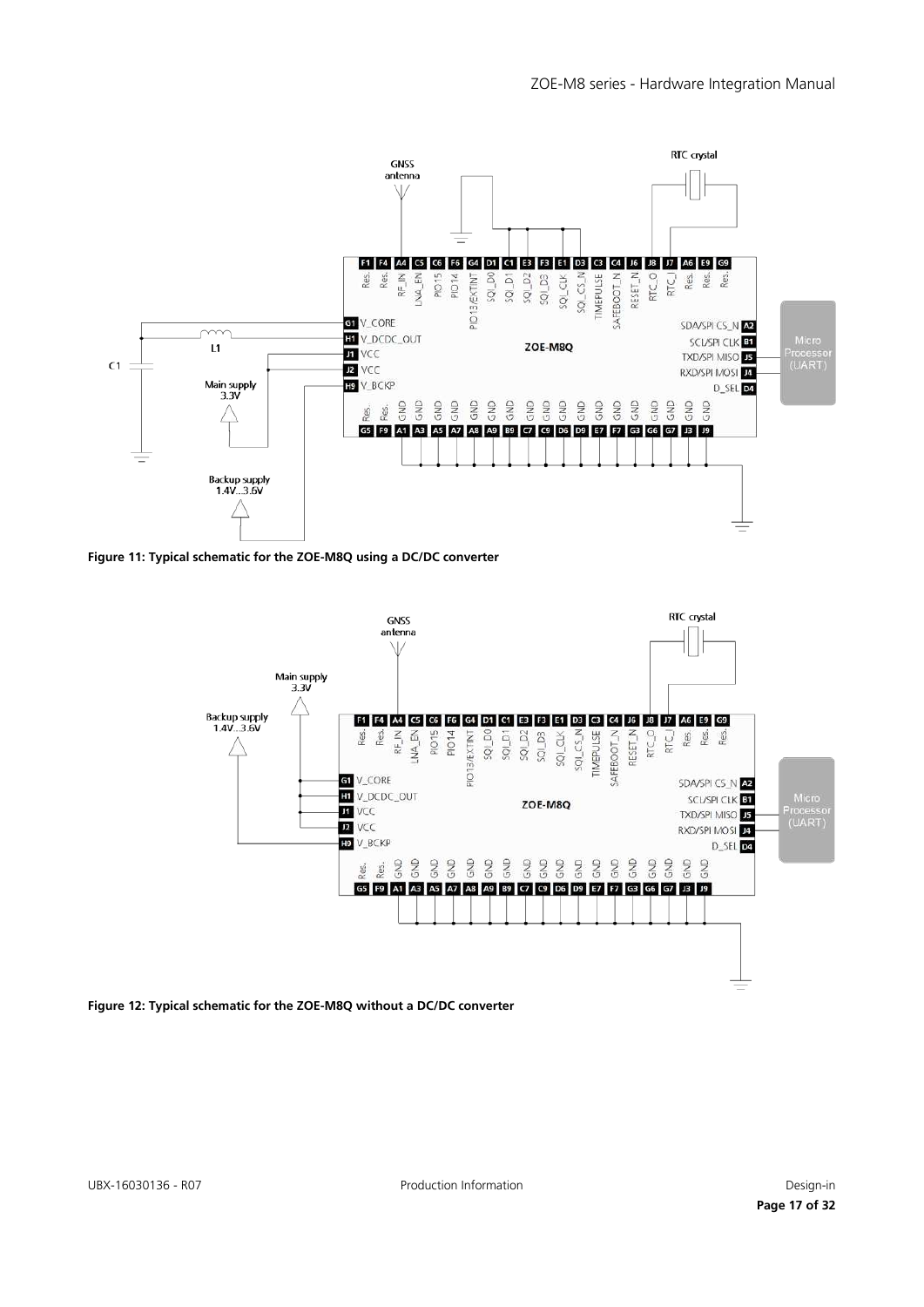# <span id="page-17-0"></span>**2.10 Design-in checklist**

### <span id="page-17-1"></span>**2.10.1 General considerations**

### **Check power supply requirements and schematic:**

- $\Box$  Is the power supply voltage within the specified range? See how to connect power in section [2.1](#page-5-3) and section [2.9.](#page-15-0)
- □ Compare the peak current consumption of ZOE-M8 GNSS SiPs with the specification of your power supply.
- GNSS receivers require a stable power supply. Avoid series resistance in your power supply line (the line to **VCC**) to minimize the voltage ripple on **VCC**.

### **Backup battery**

 For achieving a minimal Time-To-First-Fix (TTFF) after a power down (warm starts, hot starts), make sure to connect a backup battery to **V\_BCKP**, and use an RTC. If not used, make sure **V\_BCKP** is connected to neighbor pin G9.

### **Antenna/ RF input**

- Make sure the antenna is not placed close to noisy parts of the circuitry and not facing noisy parts. (e.g. microcontroller, display, etc.)
- $\Box$  Make sure your RF front end is chosen according your design, see section [2.5.](#page-10-4)

 $\mathbb{G}$ For more information dealing with interference issues, see the *GPS Antenna Application Note* [\[3\]](#page-30-5)

## <span id="page-17-2"></span>**2.10.2 Schematic design-in for ZOE-M8 GNSS SiPs**

For a minimal design with the ZOE-M8 GNSS SiPs, the following functions and pins need to be considered:

- Connect the power supply to **VCC** and **V\_BCKP**.
- If you use DC/DC converter on the ZOE-M8Q, ensure the external inductor and capacitor are in place in between V\_DCDC\_OUT and V\_CORE.
- Ensure an optimal ground connection to all ground pins of the ZOE-M8 GNSS SiPs.
- Choose the required serial communication interfaces (UART, SPI or DDC) and connect the appropriate pins to your application.
- If you need hot or warm start in your application, connect a Backup Battery to **V\_BCKP** and add an RTC circuit.

# <span id="page-17-3"></span>**2.11 Layout design-in checklist**

Follow this checklist for the layout design to get an optimal GNSS performance.

**Layout optimizations (**see Section [2.12](#page-18-0)**)** 

- $\Box$  Is the ZOE-M8 GNSS SiP placed according to the recommendation in section [2.12.3?](#page-19-1)
- $\Box$  Is the grounding concept optimal?
- $\Box$  Are all the GND pins well connected with GND?
- $\Box$  Has the 50 Ohm line from the antenna to the SiP (micro strip / coplanar waveguide) been kept as short as possible?
- Assure low serial resistance in **VCC** power supply line (choose a line width  $>$  400  $\mu$ m).
- $\Box$  Assure all VCC pins are well connected with the power supply line.
- $\Box$  Keep the power supply line as short as possible.
- If DC/DC is used on the ZOE-M8Q, ensure the inductor and capacitor are connected close to the ZOE-M8Q V\_CORE and V\_DCDC\_OUT pins and the capacitor has a good GND connection.
- Design a GND guard ring around the optional RTC crystal lines and GND below the RTC circuit.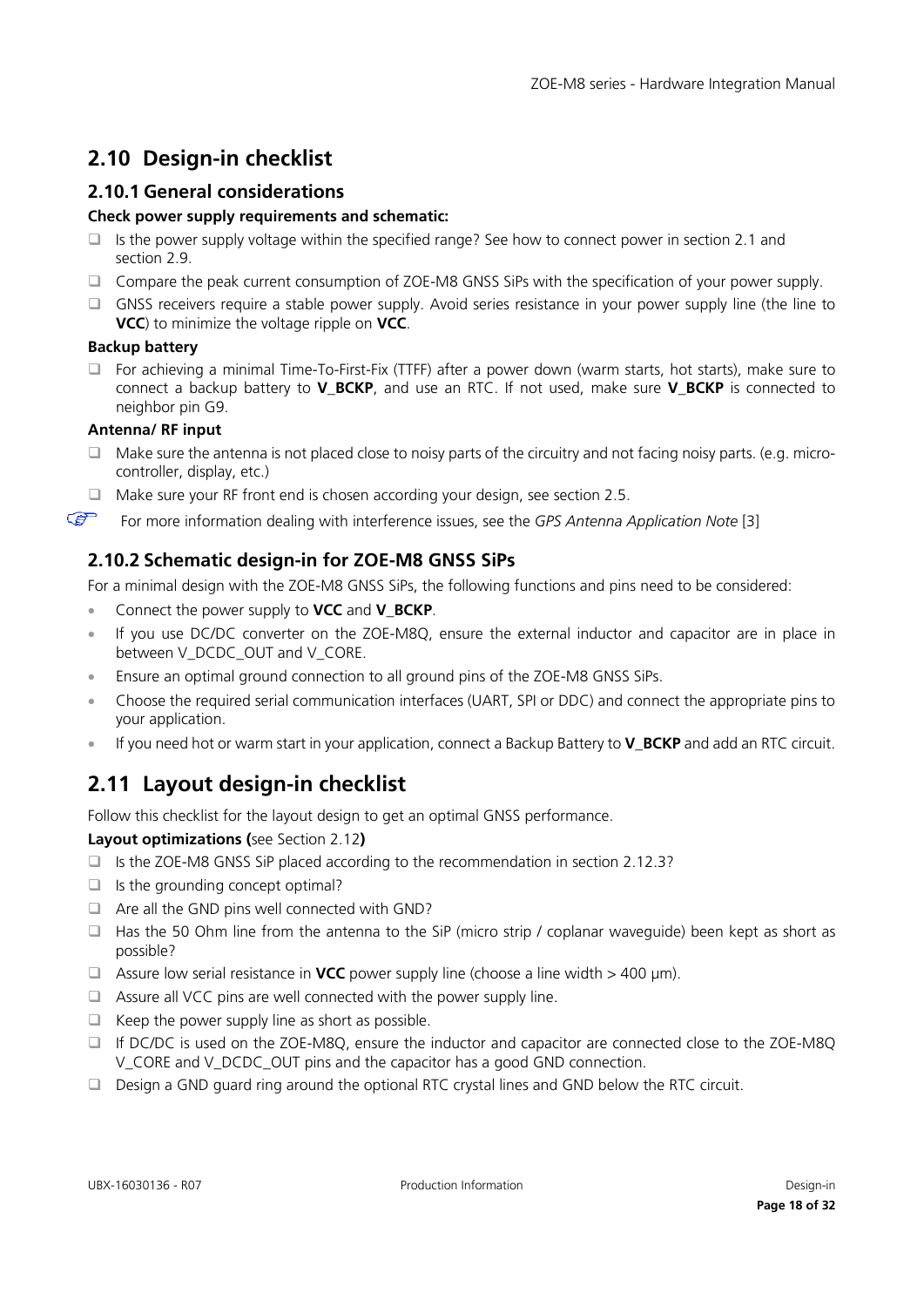- $\Box$  Add a ground plane underneath the GNSS SiP to reduce interference. This is especially important for the RF input line.
- $\Box$  For improved shielding, add as many vias as possible around the micro strip/coplanar waveguide, around the serial communication lines, underneath the GNSS SiP, etc.

#### **Calculation of the micro strip for RF input**

- The micro strip / coplanar waveguide must be 50 Ohms and be routed in a section of the PCB where minimal interference from noise sources can be expected. Make sure around the RF line is only GND as well as under the RF line.
- In case of a multi-layer PCB, use the thickness of the dielectric between the signal and the 1st GND layer (typically the 2nd layer) for the micro strip / coplanar waveguide calculation.
- If the distance between the micro strip and the adjacent GND area (on the same layer) does not exceed 5 times the track width of the micro strip, use the "Coplanar Waveguide" model in AppCad to calculate the micro strip and not the "micro strip" model.

## <span id="page-18-0"></span>**2.12 Layout**

This section provides important information for designing a reliable and sensitive GNSS system.

GNSS signals at the surface of the earth are about 15 dB below the thermal noise floor. Signal loss at the antenna and the RF connection must be minimized as much as possible. When defining a GNSS receiver layout, the placement of the antenna with respect to the receiver, as well as grounding, shielding and jamming from other digital devices are crucial issues and need to be considered very carefully.

### <span id="page-18-1"></span>**2.12.1 Footprint**



<span id="page-18-2"></span>**Figure 13: Recommended footprint (bottom view)**

| Symbol         | Typ [mm]      |
|----------------|---------------|
| e              | 0.50          |
| g              | 0.25          |
|                | 0.25          |
| D <sub>1</sub> | 4.50          |
| E <sub>1</sub> | 4.50          |
| D              | 0.27 diameter |

#### **Table 4: Footprint dimensions**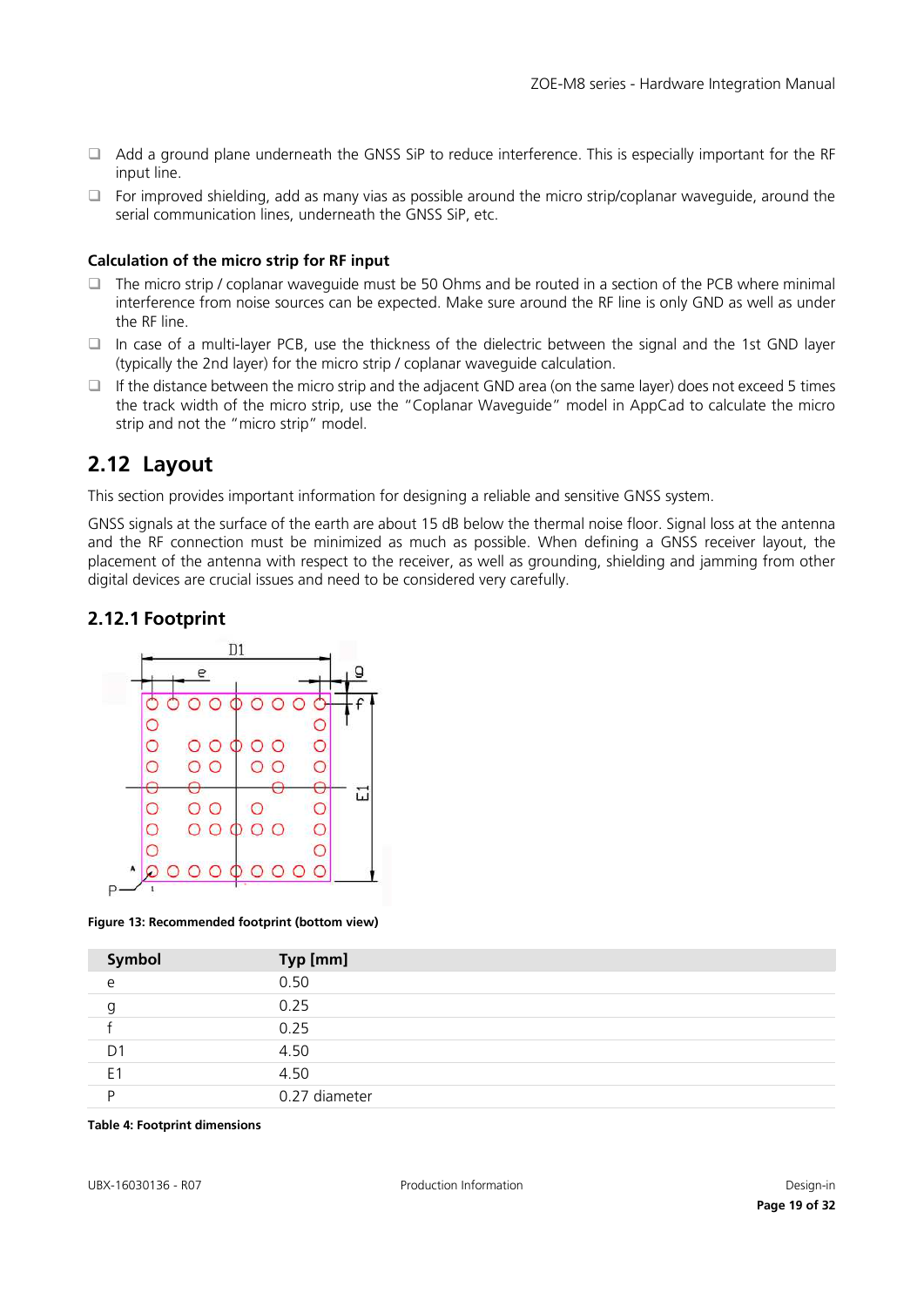### <span id="page-19-0"></span>**2.12.2 Paste mask**

The paste mask shall be same as the copper pads with a paste thickness of 80 µm.

 $\mathbb{Q}$ These are recommendations only and not specifications. The exact geometry, distances, stencil thicknesses and solder paste volumes must be adapted to the specific production processes (e.g. soldering etc.) of the customer.

### <span id="page-19-1"></span>**2.12.3 Placement**

A very important factor in achieving maximum GNSS performance is the placement of the receiver on the PCB. The connection to the antenna must be as short as possible to avoid jamming into the very sensitive RF section.

Make sure that RF critical circuits are clearly separated from any other digital circuits on the system board. To achieve this, position the receiver digital part towards your digital section of the system PCB. Care must also be exercised with placing the receiver in proximity to circuitry that can emit heat. The RF part of the receiver is very sensitive to temperature and sudden changes can have an adverse impact on performance.

 $\sqrt{N}$ 

High temperature drift and air vents can affect the GNSS performance. For best performance, avoid high temperature drift and air vents near the SiP.

# <span id="page-19-2"></span>**2.13 EOS/ESD/EMI precautions**

When integrating GNSS receivers into wireless systems, careful consideration must be given to electromagnetic and voltage susceptibility issues. Wireless systems include components which can produce Electrostatic Discharge (ESD), Electrical Overstress (EOS) and Electro-Magnetic Interference (EMI). CMOS devices are more sensitive to such influences because their failure mechanisms are defined by the applied voltage, whereas bipolar semiconductors are more susceptible to thermal overstress. The following design guidelines are provided to help in designing robust yet cost effective solutions.

 $\sqrt{N}$ To avoid overstress damage during production or in the field, it is essential to observe strict EOS/ESD/EMI handling and protection measures.

 $\bigwedge$ To prevent overstress damage at the RF\_IN of your receiver, never exceed the maximum input power as specified in the *ZOE-M8 Data Sheet* [\[1\].](#page-30-2)

## <span id="page-19-3"></span>**2.13.1 Electrostatic Discharge (ESD)**

Electrostatic discharge (ESD) is the sudden and momentary electric current that flows between two objects at different electrical potentials caused by direct contact or induced by an electrostatic field. The term is usually used in the electronics and other industries to describe momentary unwanted currents that may cause damage to electronic equipment.

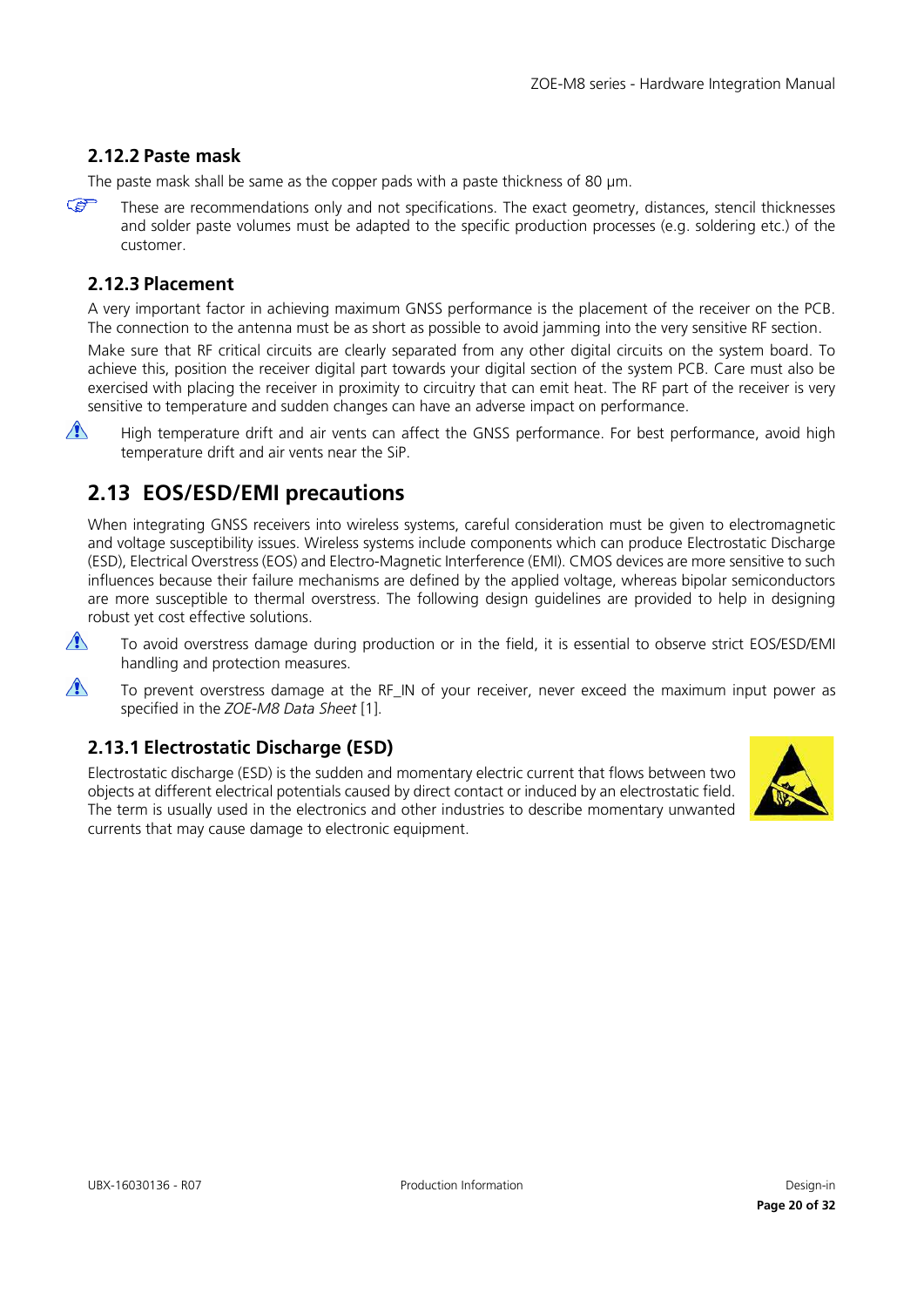## <span id="page-20-0"></span>**2.13.2 ESD protection measures**

 $\bigwedge$ GNSS receivers are sensitive to Electrostatic Discharge (ESD). Special precautions are required when handling. Most defects caused by ESD can be prevented by following strict ESD protection rules for production and handling. When implementing passive antenna patches or external antenna connection points, then additional ESD measures as shown in [Figure 14](#page-20-4) can also avoid failures in the field.



<span id="page-20-4"></span>**Figure 14: ESD Precautions**

## <span id="page-20-1"></span>**2.13.3 Electrical Overstress (EOS)**

Electrical Overstress (EOS) usually describes situations when the maximum input power exceeds the maximum specified ratings. EOS failure can happen if RF emitters are close to a GNSS receiver or its antenna. EOS causes damage to the chip structures.

If the **RF\_IN** is damaged by EOS, it's hard to determine whether the chip structures have been damaged by ESD or EOS.

### <span id="page-20-2"></span>**2.13.4 EOS protection measures**

EOS protection measures as shown in [Figure 15](#page-20-5) are recommended for any designs combining wireless communication transceivers (e.g. GSM, GPRS) and GNSS in the same design or in close proximity.



<span id="page-20-5"></span>

## <span id="page-20-3"></span>**2.13.5 Electromagnetic interference (EMI)**

Electromagnetic interference (EMI) is the addition or coupling of energy which causes a spontaneous reset of the GNSS receiver or results in unstable performance. In addition to EMI degradation due to self-jamming (see section [2.3.4\)](#page-9-4), any electronic device near the GNSS receiver can emit noise that can lead to EMI disturbances or damage. The following elements are critical regarding EMI:

• Unshielded connectors (e.g. pin rows etc.)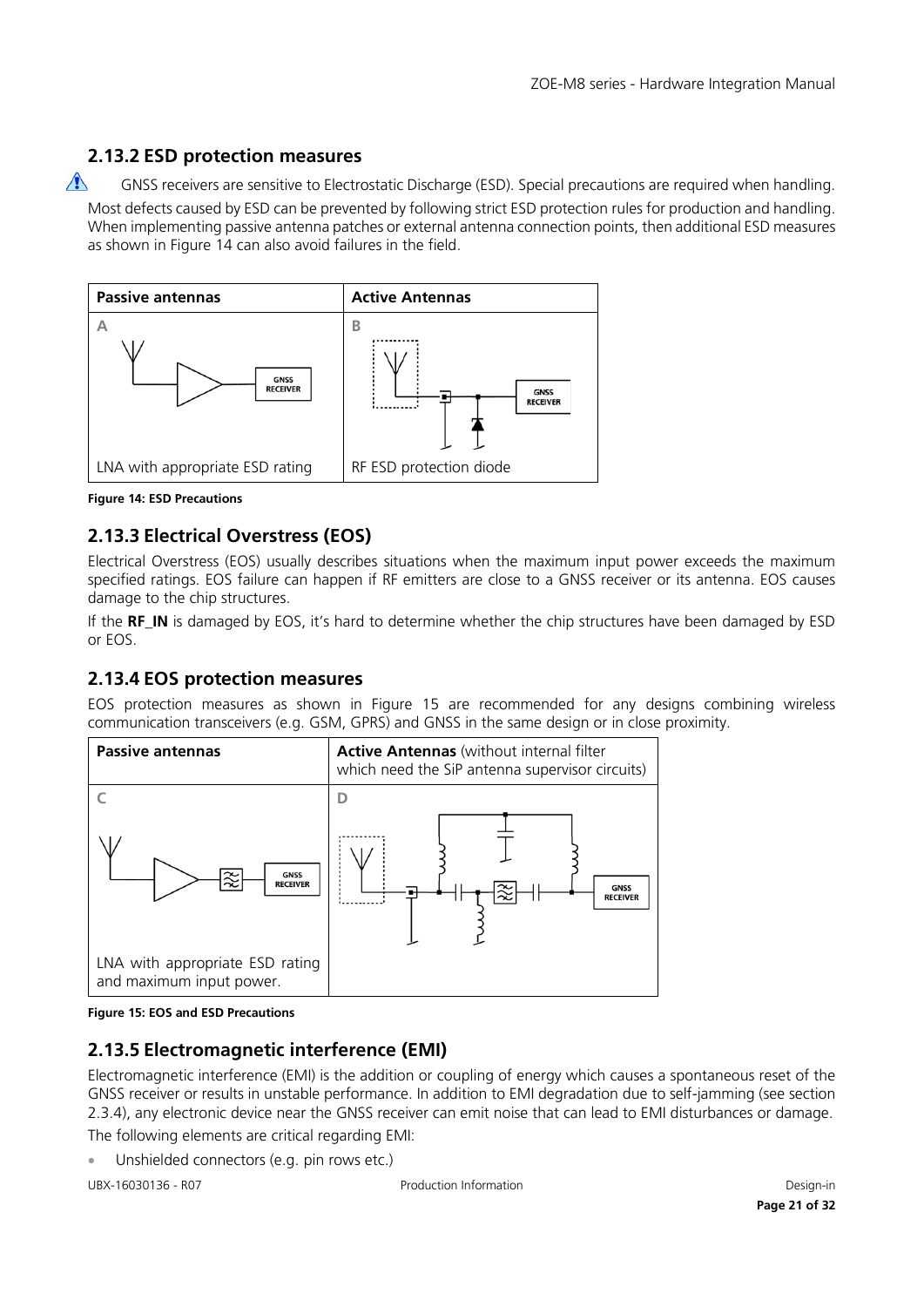- Weakly shielded lines on PCB (e.g. on top or bottom layer and especially at the border of a PCB)
- Weak GND concept (e.g. small and/or long ground line connections)

EMI protection measures are recommended when RF emitting devices are near the GNSS receiver. To minimize the effect of EMI, a robust grounding concept is essential. To achieve electromagnetic robustness, follow the standard EMI suppression techniques.

<http://www.murata.com/products/emc/knowhow/index.html>

<http://www.murata.com/products/emc/knowhow/pdf/4to5e.pdf>

Improved EMI protection can be achieved by inserting a resistor or, better yet, a ferrite bead or an inductor (see [Table 16\)](#page-28-4) into any unshielded PCB lines that are connected to the GNSS receiver. Place the resistor as close as possible to the GNSS receiver pin.

Alternatively, feed-thru capacitors with good GND connection can be used to protect e.g. the **VCC** supply pin against EMI. A selection of feed-thru capacitors are listed in [Table 16.](#page-28-4)

#### **Intended use**

 $\mathbb{Q}$ 

In order to mitigate any performance degradation of a radio equipment under EMC disturbance, system integration shall adopt appropriate EMC design practice and not contain cables over three meters on signal and supply ports.

### <span id="page-21-0"></span>**2.13.6 Applications with cellular modules**

GSM terminals transmit power levels up to 2 W (+33 dBm) peak, 3G and LTE up to 250 mW continuous. Consult the *ZOE-M8 Data Sheet* [\[1\]](#page-30-2) for the absolute maximum power input at the GNSS receiver. Make sure that the absolute maximum input power level of the GNSS receiver is not exceeded.

 $\mathbb{G}$ See the *GPS Implementation and Aiding Features in u-blox wireless modules* [\[5\].](#page-30-3)

#### **2.13.6.1 Isolation between GNSS and GSM antenna**

In a handheld type design, an isolation of approximately 20 dB can be reached with careful placement of the antennas. If such isolation can't be achieved, e.g. in the case of an integrated GSM/GNSS antenna, then an additional input filter is needed on the GNSS side to block the high energy emitted by the GSM transmitter. Examples of these kinds of filters would be the SAW Filters from Epcos (B9444 or B7839) or Murata.

#### **2.13.6.2 Increasing interference immunity**

Interference signals come from in-band and out-band frequency sources.

#### <span id="page-21-1"></span>**2.13.6.3 In-band interference**

With in-band interference, the signal frequency is very close to the GPS frequency of 1575 MHz (see [Figure 16\)](#page-21-2). Such interference signals are typically caused by harmonics from displays, micro-controllers, bus systems, etc.



<span id="page-21-2"></span>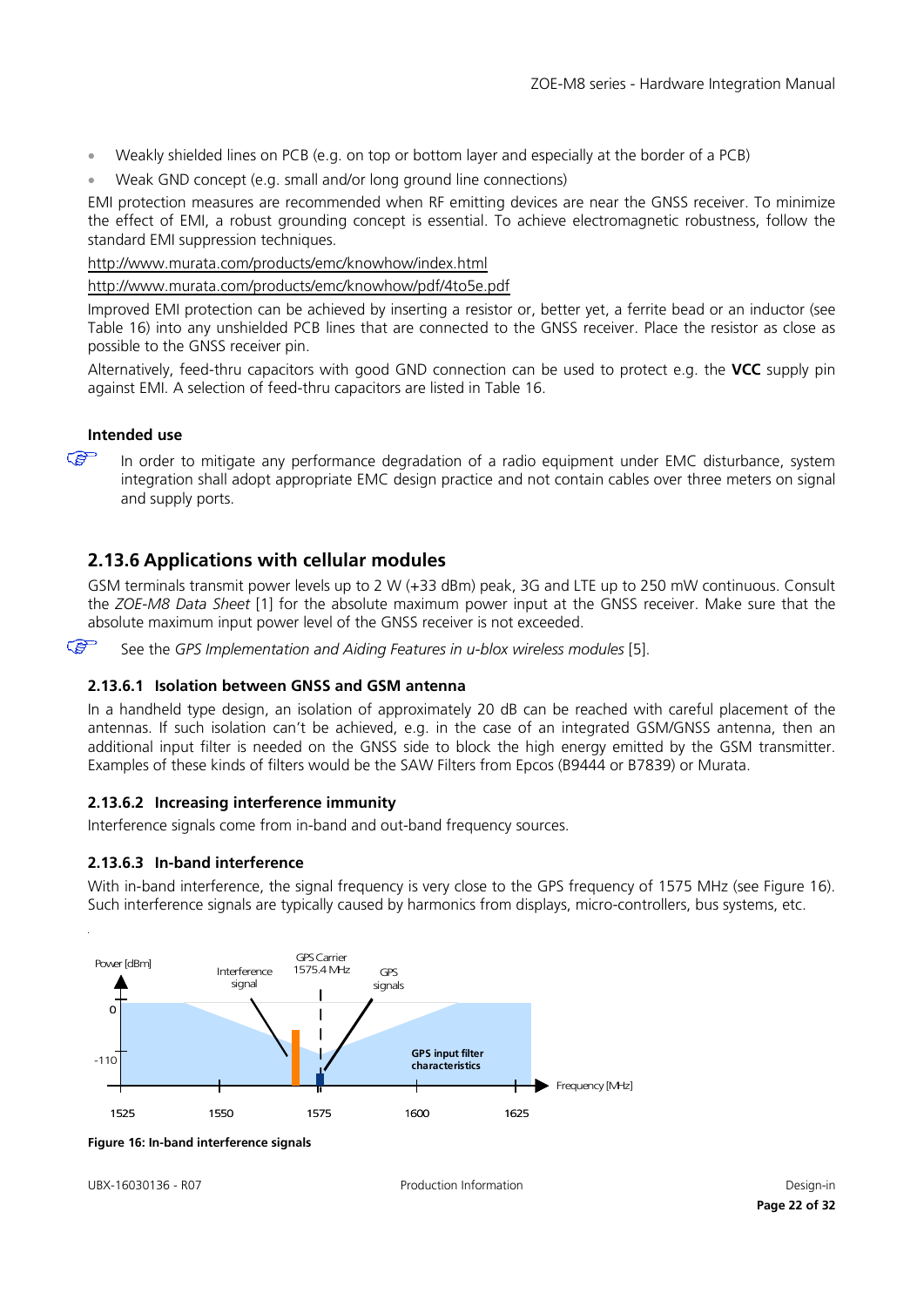

#### <span id="page-22-0"></span>**Figure 17: In-band interference sources**

Measures against in-band interference include:

- Maintaining a good grounding concept in the design
- Shielding
- Layout optimization
- Filtering e.g. resistors and ferrite beads
- Placement of the GNSS antenna
- Adding a CDMA, GSM, WCDMA band-pass filter before handset antenna

### **2.13.6.4 Out-band interference**

Out-band interference is caused by signal frequencies that are different from the GNSS carrier (see [Figure 18\)](#page-22-1). The main sources are wireless communication systems such as GSM, CDMA, WCDMA, Wi-Fi, BT, etc.



<span id="page-22-1"></span>

Measures against out-band interference include maintaining a good grounding concept in the design and adding a SAW or band-pass ceramic filter (as recommend in section [2.13.6\)](#page-21-0) into the antenna input line to the GNSS receiver (see [Figure 19\)](#page-22-2).



<span id="page-22-2"></span>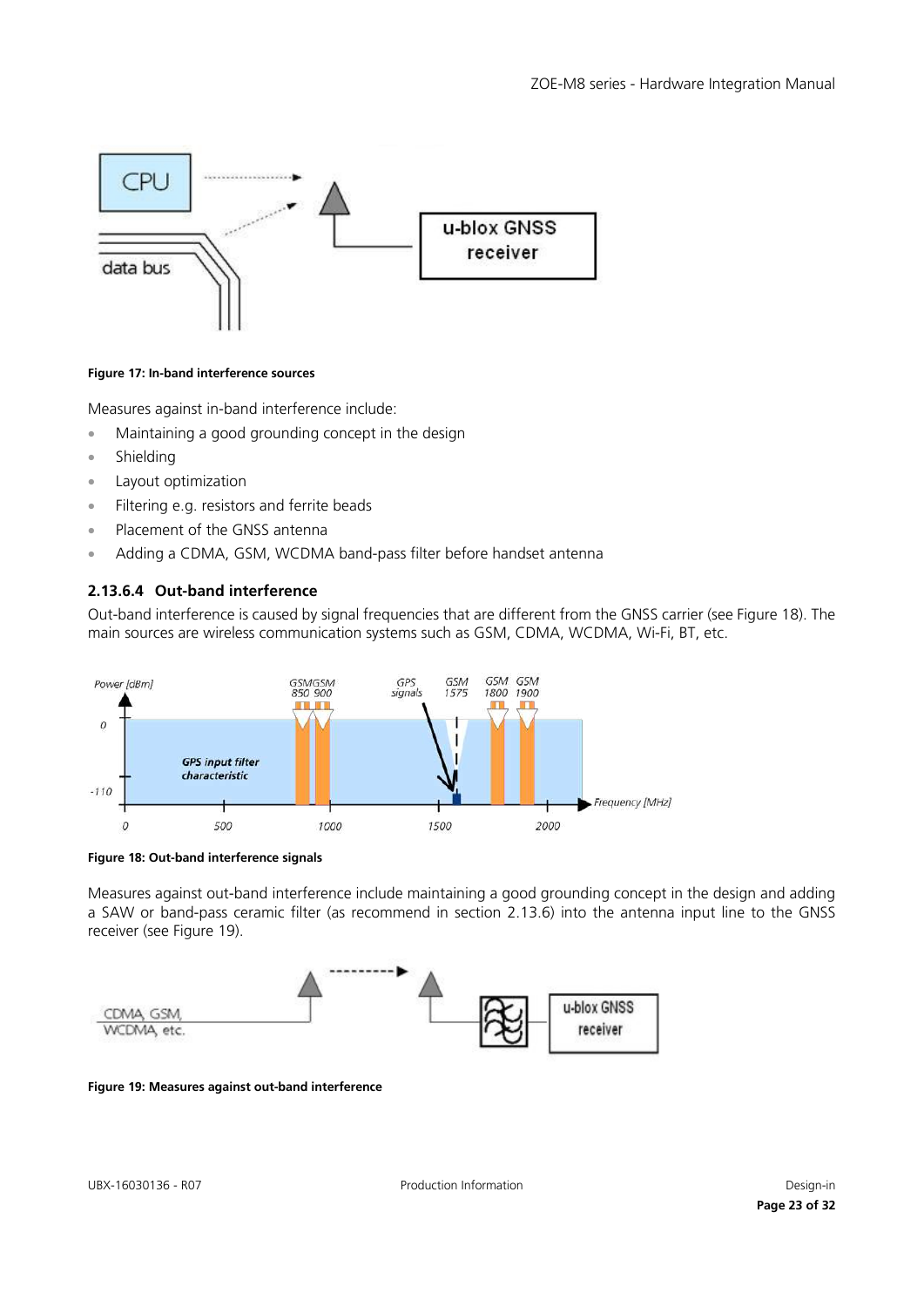# <span id="page-23-0"></span>**3 Product handling & soldering**

# <span id="page-23-1"></span>**3.1 Packaging, shipping, storage and moisture preconditioning**

For information pertaining to reels and tapes, Moisture Sensitivity levels (MSD), shipment and storage information, as well as drying for preconditioning see the *ZOE-M8 Data Sheet* [\[1\].](#page-30-2)

# <span id="page-23-2"></span>**3.2 ESD handling precautions**

ESD prevention is based on establishing an Electrostatic Protective Area (EPA). The EPA can be a small working station or a large manufacturing area. The main principle of an EPA is that there are no highly charging materials in the vicinity of ESD sensitive electronics, all conductive materials are grounded, workers are grounded, and charge build-up on ESD sensitive electronics is prevented. International standards are used to define typical EPA and can be obtained for example from International Electrotechnical Commission (IEC) or American National Standards Institute (ANSI).

GNSS receivers are sensitive to ESD and require special precautions when handling. Particular care must be exercised when handling patch antennas, due to the risk of electrostatic charges. In addition to standard ESD safety practices, the following measures should be taken into account whenever handling the receiver.

- Unless there is a galvanic coupling between the local GND (i.e. the work table) and the PCB GND, then the first point of contact when handling the PCB shall always be between the local GND and PCB GND.
- Before mounting an antenna patch, connect ground of the device.
- When handling the RF pin, do not come into contact with any charged capacitors and be careful when contacting materials that can develop charges (e.g. patch antenna ~10 pF, coax cable ~50- 80 pF/m, soldering iron, …)
- To prevent electrostatic discharge through the RF input, do not touch the mounted patch antenna.
- When soldering RF connectors and patch antennas to the receiver's RF pin, make sure to use an ESD safe soldering iron (tip).



 $\bigwedge$ Failure to observe these precautions can result in severe damage to the GNSS receiver!

# <span id="page-23-3"></span>**3.3 Safety precautions**

ZOE-M8 SiPs must be supplied by an external limited power source in compliance with the clause 2.5 of the standard IEC 60950-1. In addition to external limited power source, only Separated or Safety Extra-Low Voltage (SELV) circuits are to be connected to the SiP including interfaces and antennas.

G For more information about SELV circuits see section 2.2 in *Safety standard IEC 60950-1* [\[6\]](#page-30-6)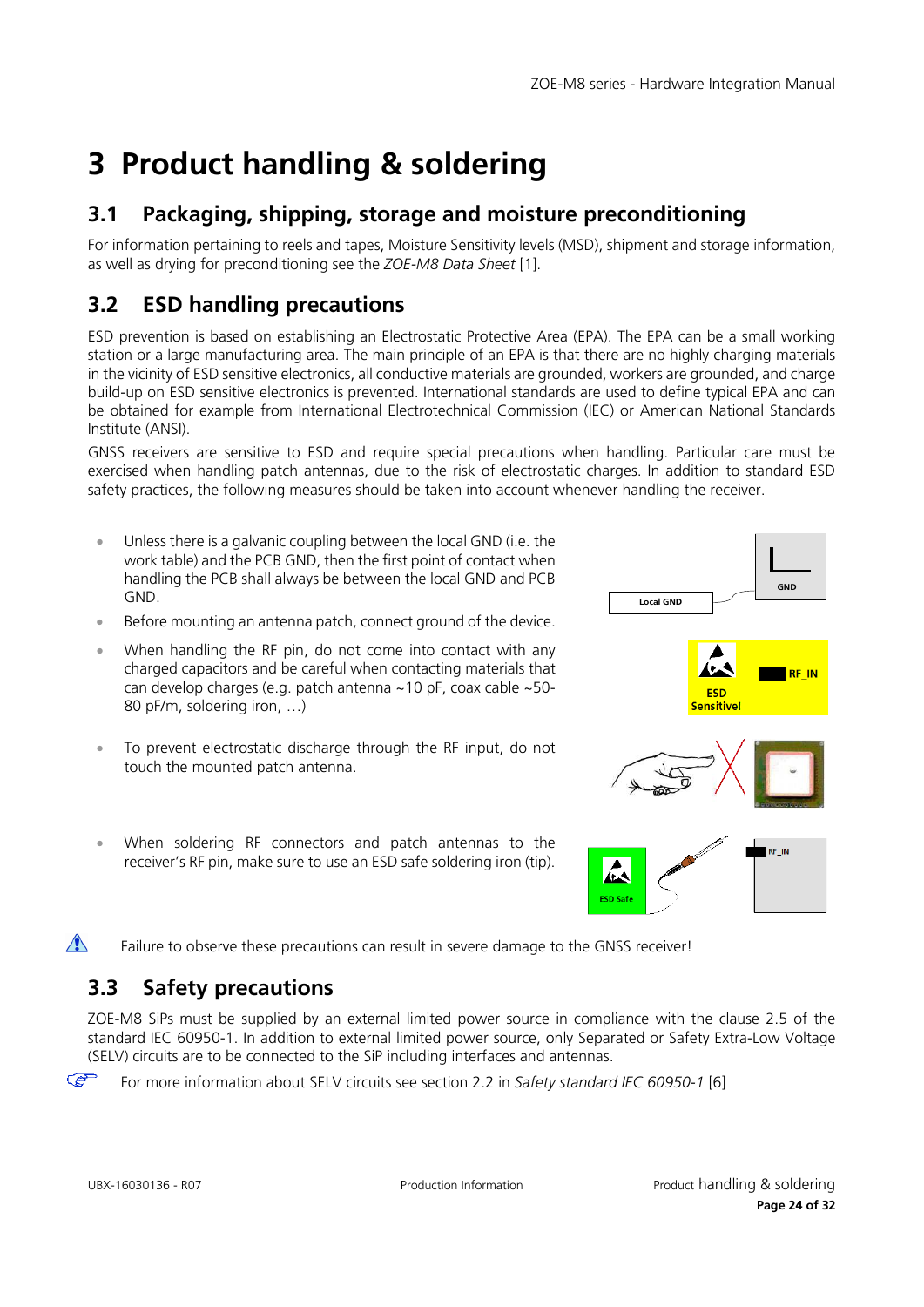# <span id="page-24-0"></span>**3.4 Soldering**

## <span id="page-24-1"></span>**3.4.1 Soldering paste**

Use of "No Clean" soldering paste is strongly recommended, as it does not require cleaning after the soldering process has taken place.

The paste-mask geometry for applying soldering paste should meet the recommendations given in section [2.12.2.](#page-19-0)

### <span id="page-24-2"></span>**3.4.2 Reflow soldering**

| Preheat/ Soak Temperature min.                                 | l <sub>smin</sub>                    | $150^{\circ}$ C    |
|----------------------------------------------------------------|--------------------------------------|--------------------|
| Preheat/ Soak Temperature max.                                 | $\mathsf{\Gamma}_\mathsf{smax}$      | $180^{\circ}$ C    |
| Preheat/ Soak Time from $T_{\text{smin}}$ to $T_{\text{smax}}$ | $T_{s}$ ( $T_{smin}$ to $T_{smax}$ ) | 90 to 110 seconds  |
| Liquidus Temperature                                           |                                      | 217°C              |
| Time maintained above T                                        | u.                                   | 40 to 60 seconds   |
| Peak Package Body Temperature                                  | p                                    | 250°C              |
| Average Ramp up rate $(Tsmax$ to $Tp)$                         |                                      | 0.8°C/ second max. |
| Time within $+5^{\circ}$ C-5°C of T <sub>p</sub>               |                                      | 20 to 40 seconds   |
| Ramp down rate $(T_5$ to $T_1$ )                               |                                      | 6°C/ second max.   |
| Time $25^{\circ}$ C to T <sub>p</sub>                          |                                      | 8 minutes max.     |

#### **Table 5: Recommended conditions for reflow process**

The peak temperature must not exceed 255°C. The time above 245°C must not exceed 40 seconds.

 $\mathbb{F}$ ZOE-M8 GNSS SiPs **must not** be soldered with a damp heat process.

## <span id="page-24-3"></span>**3.4.3 Optical inspection**

After soldering the SiPs, consider an optical inspection step to check whether the SiP is properly aligned and centered over the pads.

## <span id="page-24-4"></span>**3.4.4 Repeated reflow soldering**

Only single reflow soldering process is recommended.

## <span id="page-24-5"></span>**3.4.5 Wave soldering**

Base boards with combined through-hole technology (THT) components and surface-mount technology (SMT) devices require wave soldering to solder the THT components. Only a single wave soldering process is encouraged for boards populated with ZOE-M8 GNSS SiPs.

### <span id="page-24-6"></span>**3.4.6 Rework**

Not recommended.

G

### <span id="page-24-7"></span>**3.4.7 Use of ultrasonic processes**

Some components on the ZOE-M8 GNSS SiPs are sensitive to Ultrasonic Waves. Use of any Ultrasonic Processes (cleaning, welding etc.) may cause damage to the GNSS Receiver.

u-blox offers no warranty against damages to the ZOE-M8 GNSS SiPs caused by any Ultrasonic Processes.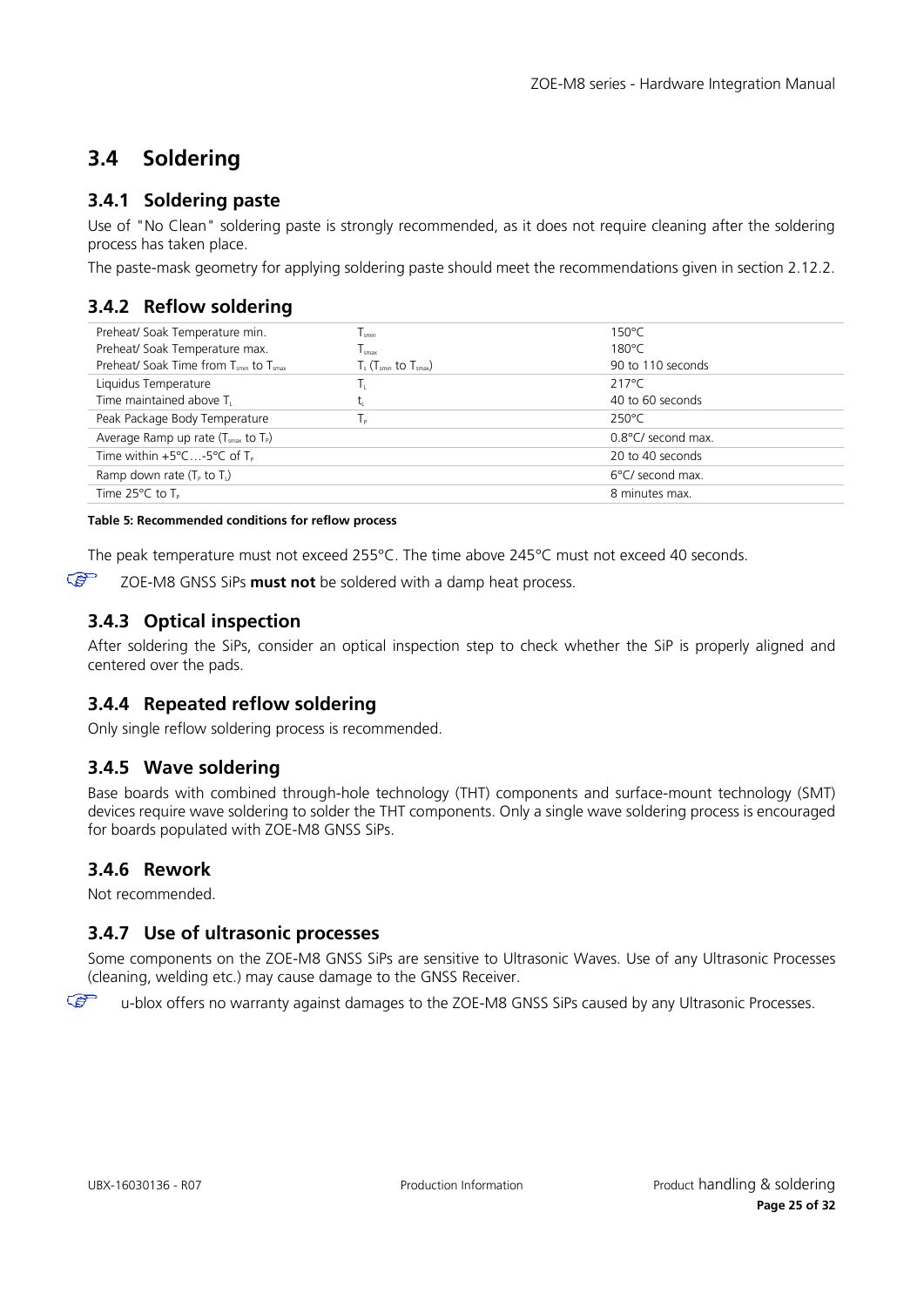# <span id="page-25-0"></span>**4 Product testing**

# <span id="page-25-1"></span>**4.1 Test parameters for the OEM manufacturer**

Because of the testing done by u-blox, it is obvious that an OEM manufacturer doesn't need to repeat firmware tests or measurements of the GNSS parameters/characteristics (e.g. TTFF) in their production test.

An OEM manufacturer should focus on:

- Overall sensitivity of the device (including antenna, if applicable)
- Communication to a host controller

# <span id="page-25-2"></span>**4.2 System sensitivity test**

The best way to test the sensitivity of a GNSS device is with the use of a Multi-GNSS generator. It assures reliable and constant signals at every measurement.

u-blox recommends the following Multi-GNSS generator:

• Spirent GSS6300 Spirent Communications Positioning Technology [www.positioningtechnology.co.uk](http://www.positioningtechnology.co.uk/) 



**Figure 20: Multi-GNSS generator**

## <span id="page-25-3"></span>**4.2.1 Guidelines for sensitivity tests**

- 1. Connect a Multi-GNSS generator to the OEM product.
- 2. Choose the power level in a way that the "Golden Device" would report a C/No ratio of 38-40 dBHz.
- 3. Power up the DUT (Device Under Test) and allow enough time for the acquisition.
- 4. Read the C/N0 value from the NMEA GSV or the UBX-NAV-SVINFO message (e.g. with u-center).
- 5. Compare the results to a "Golden Device" or the u-blox EVK-M8GZOE Evaluation Kit.

## <span id="page-25-4"></span>**4.2.2 'Go/No go' tests for integrated devices**

The best test is to bring the device to an outdoor position **with excellent sky view** (HDOP < 3.0). Let the receiver acquire satellites and compare the signal strength with a "Golden Device".

 $\mathbb{Q}$ As the electro-magnetic field of a redistribution antenna is not homogenous, indoor tests are in most cases not reliable. These kind of tests may be useful as a 'go/no go' test but not for sensitivity measurements.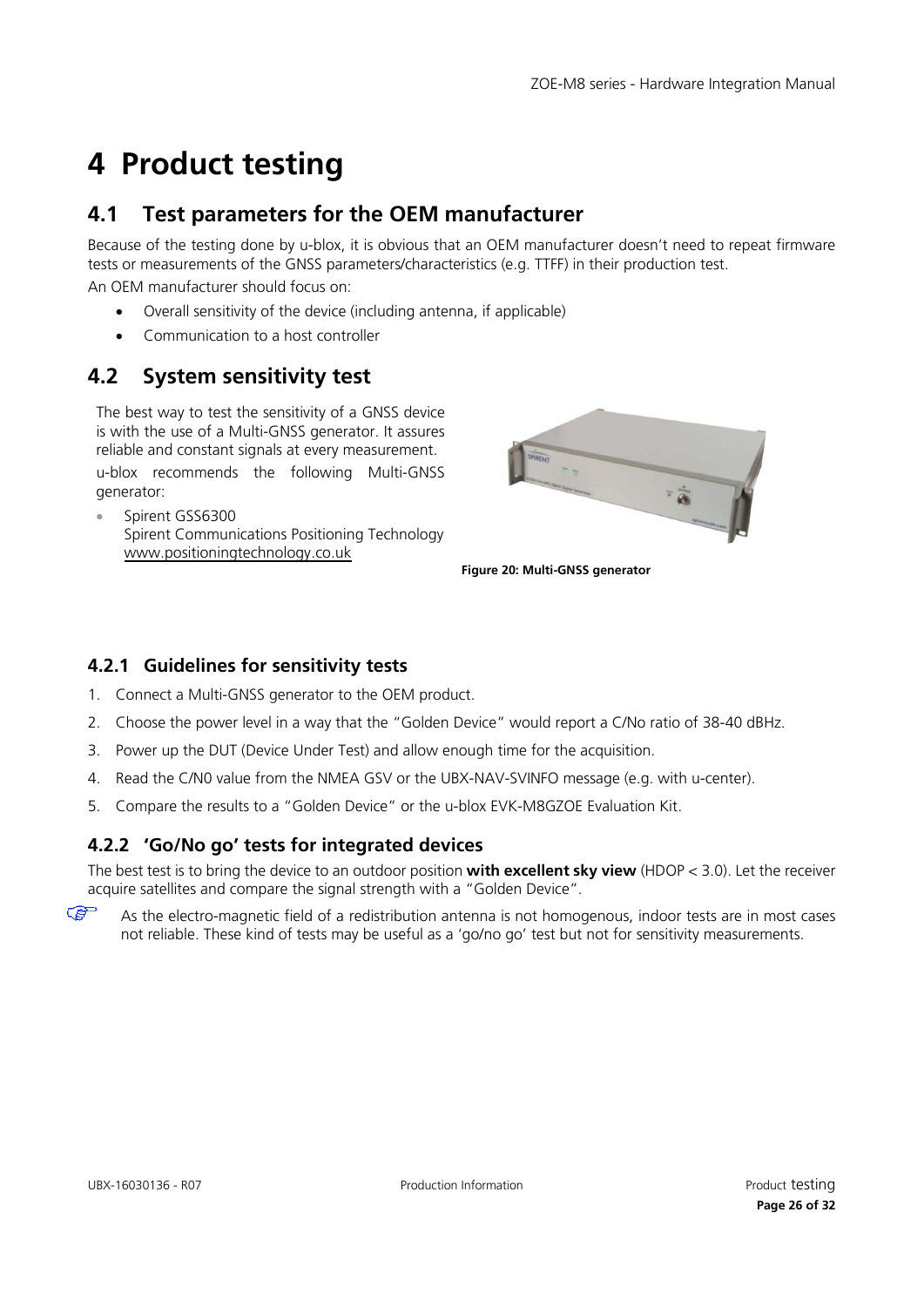# <span id="page-26-0"></span>**Appendix**

# <span id="page-26-1"></span>**A Component selection**

This section provides information about components that are critical for the performance of the ZOE-M8 GNSS SiPs.

Recommended parts are selected on a data sheet basis only.

Temperature range specifications need only be as wide as required by a particular application. For the purpose of this document, specifications for industrial temperature range (-40 C … +85 C) are provided.

# <span id="page-26-2"></span>**A.1 External RTC (Y1)**

| ID             | <b>Parameter</b>                         | Value                   |
|----------------|------------------------------------------|-------------------------|
| 1              | <b>Frequency Specifications</b>          |                         |
| 1.1            | Oscillation mode                         | Fundamental Mode        |
| 1.2            | Nominal frequency at 25 °C               | 32.768 kHz              |
| 1.3            | Frequency calibration tolerance at 25 °C | $<$ $\pm$ 100 ppm       |
| $\overline{2}$ | <b>Electrical specifications</b>         |                         |
| 2.1            | Load capacitance C                       | 7 pF                    |
| 2.2            | Equivalent series resistance Rs          | $< 100 \text{ k}\Omega$ |
|                |                                          |                         |

#### **Table 6: RTC crystal specifications**

| Manufacturer  | Order No.                                |
|---------------|------------------------------------------|
| Micro Crystal | CC7V-T1A 32.768 kHz 7.0 pF $+/-$ 100 ppm |
| Micro Crystal | CM7V-T1A 32.768 kHz 7.0 pF +/- 100 ppm   |
| Micro Crystal | CM8V-T1A 32.768 kHz 7.0 pF +/- 100 ppm   |

**Table 7: Recommend parts list for RTC crystal**

# <span id="page-26-3"></span>**A.2 RF band-pass filter (F1)**

Depending on the application circuit, consult manufacturer data sheet for DC, ESD and RF power ratings!

| <b>Manufacturer</b> | Order No.              | System supported   | <b>Comments</b>                                  |
|---------------------|------------------------|--------------------|--------------------------------------------------|
| <b>TDK/EPCOS</b>    | B8401: B39162B8401P810 | GPS+GLONASS        | High attenuation                                 |
| <b>TDK/EPCOS</b>    | B3913: B39162B3913U410 | GPS+GLONASS+BeiDou | For automotive application                       |
| <b>TDK/EPCOS</b>    | B9416: B39162B9416K610 | <b>GPS</b>         | High input power                                 |
| <b>TDK/EPCOS</b>    | B4310: B39162B4310P810 | GPS+GLONASS        | Compliant to the AEC-Q200 standard               |
| <b>TDK/EPCOS</b>    | B4327: B39162B4327P810 | GPS+GLONASS+BeiDou | Low insertion loss                               |
| <b>TDK/EPCOS</b>    | B9482: B39162B9482P810 | GPS+GLONASS        | Low insertion loss                               |
| <b>TDK/EPCOS</b>    | B9850: B39162B9850P810 | GPS                | Low insertion loss                               |
| <b>TDK/EPCOS</b>    | B8400: B39162B8400P810 | GPS                | ESD protected and high input power               |
| muRata              | SAFFB1G56KB0F0A        | GPS+GLONASS+BeiDou | Low insertion loss, Only for mobile application  |
| muRata              | SAFEA1G58KA0F00        | GPS+GLONASS        | Only for mobile application                      |
| muRata              | SAFFB1G58KA0F0A        | GPS+GLONASS        | High attenuation, only for mobile application    |
| muRata              | SAFEA1G58KB0F00        | GPS+GLONASS        | Low insertion loss, only for mobile application  |
| muRata              | SAFFB1G58KB0F0A        | GPS+GLONASS        | Low insertion loss, only for mobile application  |
| Triguint            | 856561                 | <b>GPS</b>         | Compliant to the AEC-Q200 standard               |
| <b>TAI-SAW</b>      | TA1573A                | GPS+GLONASS        | Low insertion loss                               |
| <b>TAI-SAW</b>      | TA1343A                | GPS+GLONASS+BeiDou | Low insertion loss                               |
| <b>CTS</b>          | <b>CER0032A</b>        | <b>GPS</b>         | Ceramic filter also offers robust ESD Protection |

**Table 8: Recommend parts list for RF band-pass filter**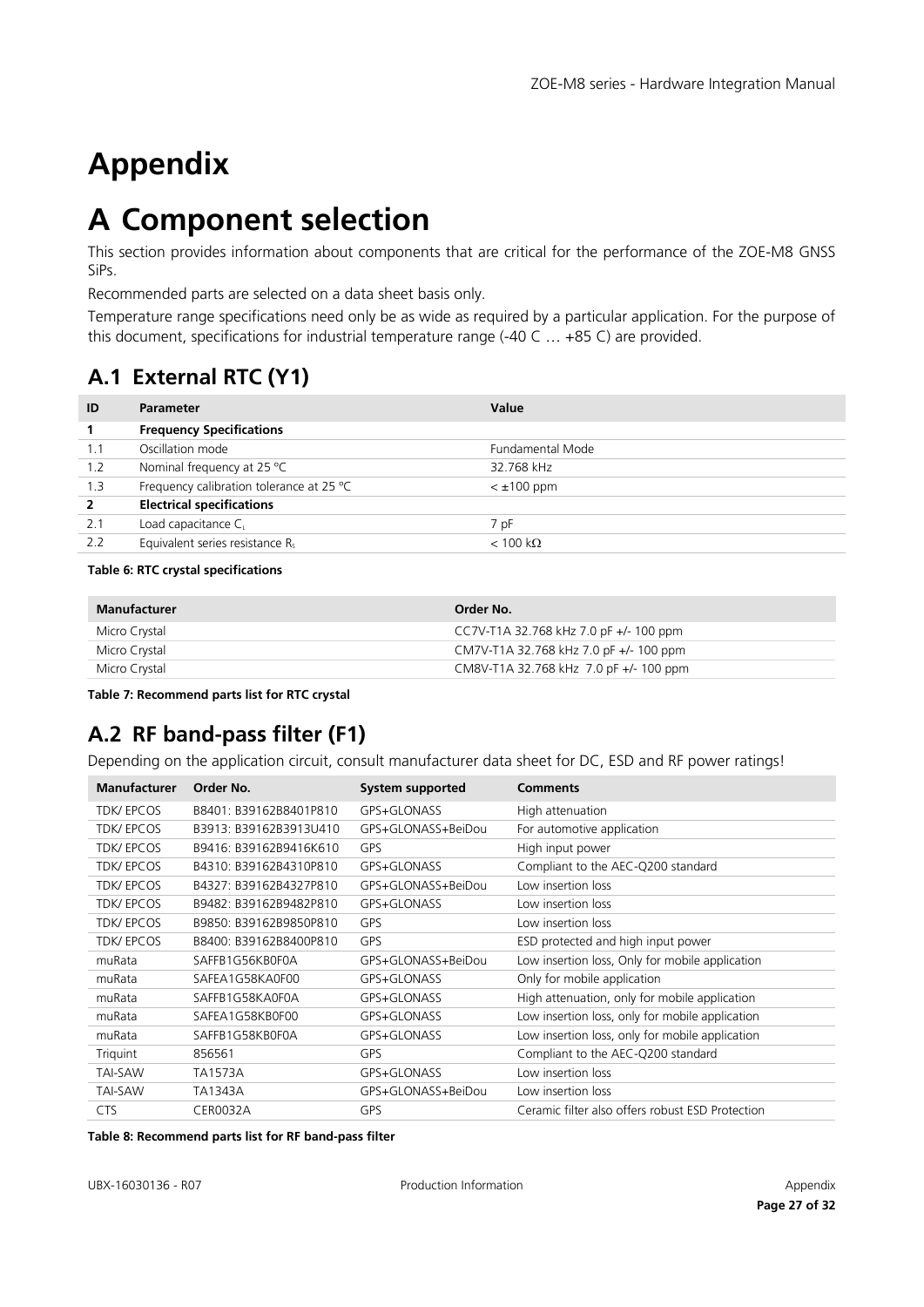| <b>Manufacturer</b> | Order No.       | <b>Comments</b>                                                         |
|---------------------|-----------------|-------------------------------------------------------------------------|
| Macronix            | MX25L3233F      | 3 V, 32 Mbit, several package/temperature options                       |
| Macronix            | MX25V8035F      | 3 V, 8 Mbit, several package/temperature options                        |
| Macronix            | MX25V1635F      | 3 V, 16 Mbit, several package/temperature options                       |
| Macronix            | MX25R1635FxxxH1 | 1.8 V & 3 V, 16 Mbit, several package/temperature options               |
| Spansion            | S25FL116K       | 3 V, 16 Mbit, several package/temperature options                       |
| Spansion            | S25FL132K       | 3 V, 32 Mbit, several package/temperature options                       |
| Winbond             | W25Q80DV        | 3 V, 8 Mbit, several package/temperature options                        |
| Winbond             | W25Q16JV        | 3 V, 16 Mbit, several package/temperature options                       |
| Winbond             | W25Q16FW        | 1.8 V, 16 Mbit, several package/temperature options                     |
| Winbond             | W25Q32FV        | 3 V, 32 Mbit, several package/temperature options                       |
| Winbond             | W25Q64JV        | 3 V, 64 Mbit (only 32 Mbit used), several package/temperature options   |
| Winbond             | W25Q32DW        | 1.8 V, 32 Mbit, several package/temperature options                     |
| <b>ISSI</b>         | IS25LP016D      | 3.0 V, 16 Mbit, several package/temperature options                     |
| <b>ISSI</b>         | IS25LP032D      | 3.0 V, 32 Mbit, several package/temperature options                     |
| <b>ISSI</b>         | IS25WP016D      | 1.8 V, 16 Mbit, several package/temperature options                     |
| Adesto              | AT25SL641       | 1.8 V, 64 Mbit (only 3 2Mbit used), several package/temperature options |

# <span id="page-27-0"></span>**A.3 Optional SQI flash (U3)**

<span id="page-27-3"></span>**Table 9: Recommend parts list for optional SQI flash**

# <span id="page-27-1"></span>**A.4 Inductor for the DC/DC converter (L1)**

| ID  | <b>Parameter</b>               | Value          |
|-----|--------------------------------|----------------|
| 1.1 | Self resonance frequency (SRF) | $>$ 30 MHz     |
| 1.2 | DC resistance (DCR)            | $< 0.2 \Omega$ |
| 1.3 | Rated current                  | > 0.5 A        |
| 1.3 | Inductance                     | $1.02.2 \mu H$ |

#### **Table 10: DC/DC inductor specifications**

It is recommended to use a shielded inductor.

| <b>Manufacturer</b> | Order No.     | <b>Comments</b>                                |
|---------------------|---------------|------------------------------------------------|
| muRata              | LOM2MPN2R2NG0 | Low DCR, for best efficiency of DC/DC (~85%)   |
| muRata              | LOM21PN1R0MC0 | Low height, 0.5mm                              |
| muRata              | LOM18FN2R2M00 | Small size, limited efficiency of DC/DC (~70%) |
| <b>TDK</b>          | MLP2016S2R2MT |                                                |

**Table 11: Recommend parts list for DC/DC inductor**

# <span id="page-27-2"></span>**A.5 External LNA (U1)**

| ID | <b>Parameter</b>                  | Value    |
|----|-----------------------------------|----------|
|    | Gain and Noise Figure @ 1.575 GHz |          |
|    | Gain                              | $>17$ dB |
|    | Noise Figure                      | $<$ 2 dB |

**Table 12: External LNA specifications**

 $\mathbb{G}$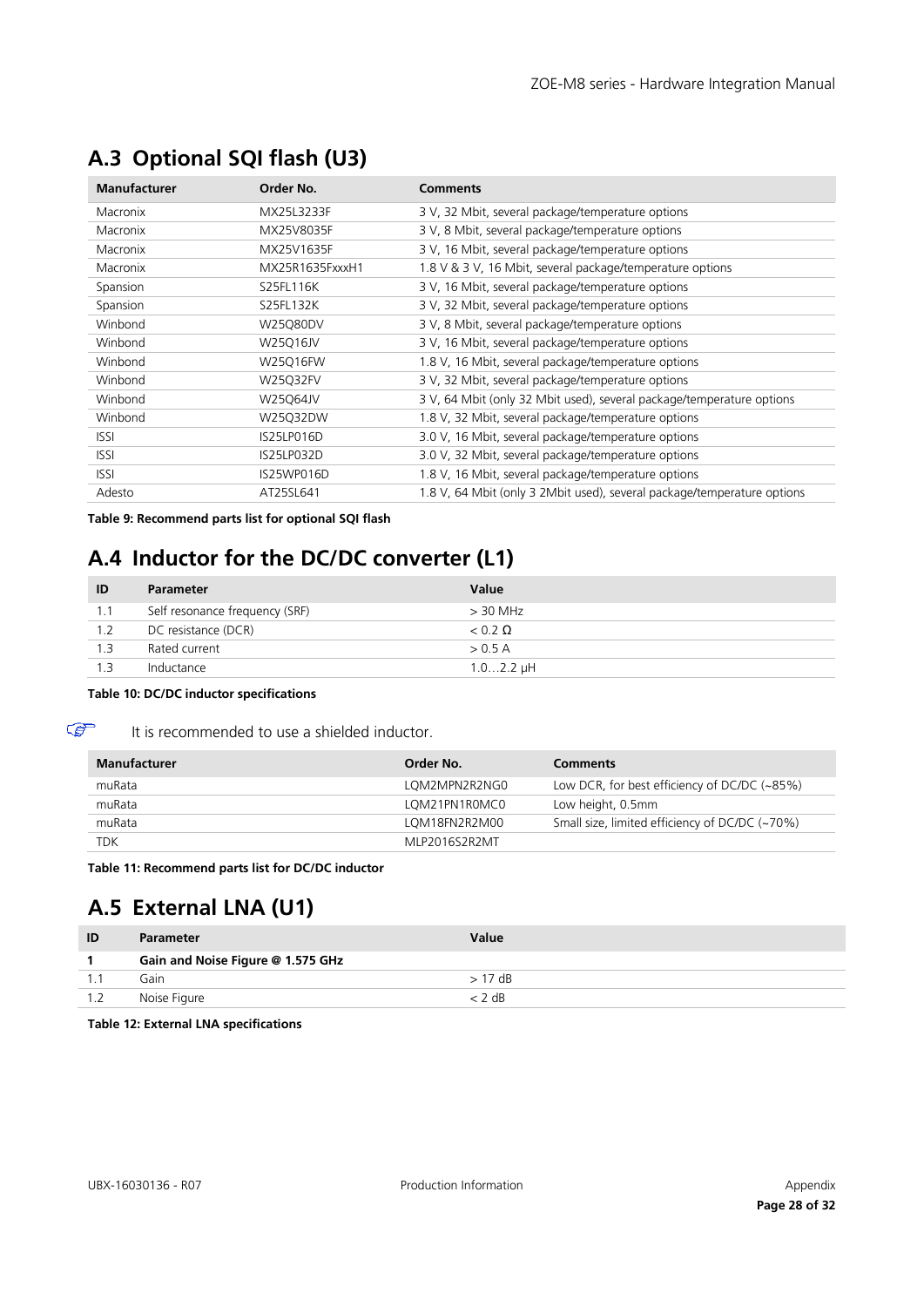| <b>Manufacturer</b> | Order No.      | <b>Comments</b>                                    |
|---------------------|----------------|----------------------------------------------------|
| Maxim               | MAX2659FI      | Low noise figure, up to 10 dBm RF input power      |
| JRC New Japan Radio | NJG1143UA2     | Low noise figure, up to 15 dBm RF input power      |
| NXP.                | <b>BGU8006</b> | Low noise figure, very small package size (WL-CSP) |
| Infineon            | BGA524N6       | Low noise figure, small package size               |

**Table 13: Recommend parts list for external LNA**

# <span id="page-28-0"></span>**A.6 RF ESD protection diode**

| Manufacturer     | Order No.      |
|------------------|----------------|
| ON Semiconductor | ESD9R3.3ST5G   |
| Infineon         | ESD5V3U1U-02LS |

**Table 14: Recommend parts list for RF ESD protection diode**

# <span id="page-28-1"></span>**A.7 Ferrite beads (FB1)**

| <b>Manufacturer</b> | Order No.     | <b>Comments</b>            |
|---------------------|---------------|----------------------------|
| MuRata              | BLM15HD102SN1 | High impedance @ 1.575 GHz |
| MuRata              | BLM15HD182SN1 | High impedance @ 1.575 GHz |
| <b>TDK</b>          | MMZ1005F121E  | High impedance @ 1.575 GHz |
| <b>TDK</b>          | MM71005A121F  | High impedance @ 1.575 GHz |

**Table 15: Recommend parts list for ferrite beads FB1**

# <span id="page-28-2"></span>**A.8 Feed-thru capacitors**

| Manufacturer | Order No.       | <b>Comments</b>                           |
|--------------|-----------------|-------------------------------------------|
| MuRata       | NFL18SP157X1A3  | For data signals, 34 pF load capacitance  |
| MuRata       | NFA18SL307V1A45 | For data signals, 4 circuits in 1 package |
| MuRata       | NFM18PC474R0J3  | For power supply $<$ 2 A, size 0603       |
| MuRata       | NFM21PC474R1C3  | For power supply $<$ 4 A, size 0805       |

<span id="page-28-4"></span>**Table 16: Recommend parts list for feed thru capacitors**

# <span id="page-28-3"></span>**A.9 Standard capacitors**

| <b>Name</b> | Use                                      | Type / Value     |
|-------------|------------------------------------------|------------------|
|             | Decoupling V_CORE (DC/DC converter used) | X5R 4U7 10% 6.3V |
|             | Decoupling VCC at SQI flash supply pin   | X5R 1U0 10% 6.3V |

**Table 17: Standard capacitors**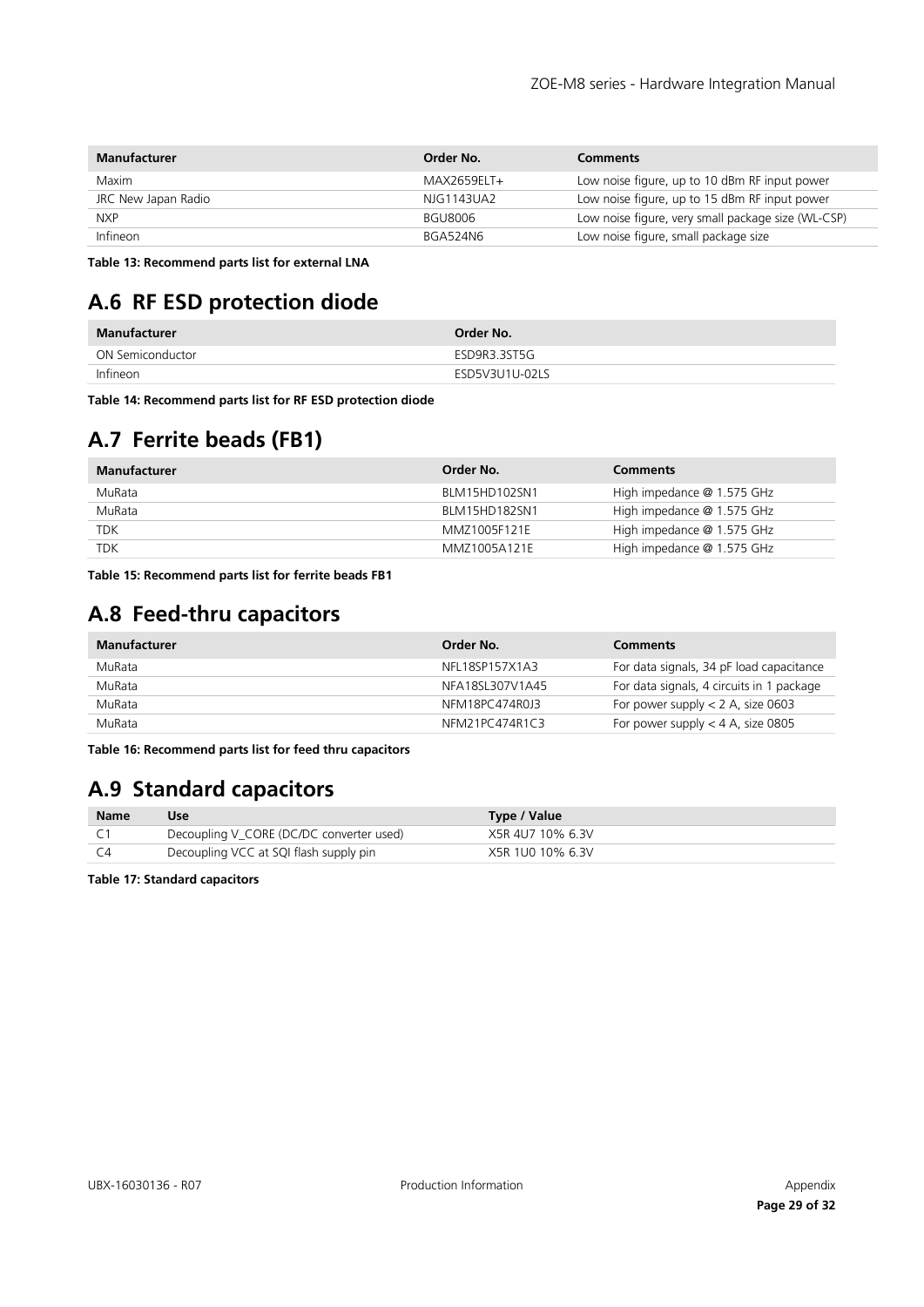# <span id="page-29-0"></span>**B Glossary**

| <b>Abbreviation</b> | <b>Definition</b>                         |
|---------------------|-------------------------------------------|
| <b>ANSI</b>         | American National Standards Institute     |
| <b>BeiDou</b>       | Chinese satellite navigation system       |
| <b>CDMA</b>         | Code Division Multiple Access             |
| EMI                 | Electromagnetic interference              |
| <b>EOS</b>          | <b>Electrical Overstress</b>              |
| <b>EPA</b>          | Electrostatic Protective Area             |
| <b>ESD</b>          | Electrostatic discharge                   |
| Galileo             | European navigation system                |
| <b>GLONASS</b>      | Russian satellite system                  |
| <b>GND</b>          | Ground                                    |
| <b>GNSS</b>         | Global Navigation Satellite System        |
| <b>GPS</b>          | Global Positioning System                 |
| <b>GSM</b>          | Global System for Mobile Communications   |
| IEC                 | International Electrotechnical Commission |
| <b>LGA</b>          | Land Grid Array                           |
| <b>PCB</b>          | Printed circuit board                     |
| <b>SBAS</b>         | Satellite-Based Augmentation System       |
| S-LGA               | Soldered Land Grid Array                  |
| QZSS                | Quasi-Zenith Satellite System             |
| <b>WCDMA</b>        | Wideband Code Division Multiple Access    |

**Table 18: Explanation of abbreviations used**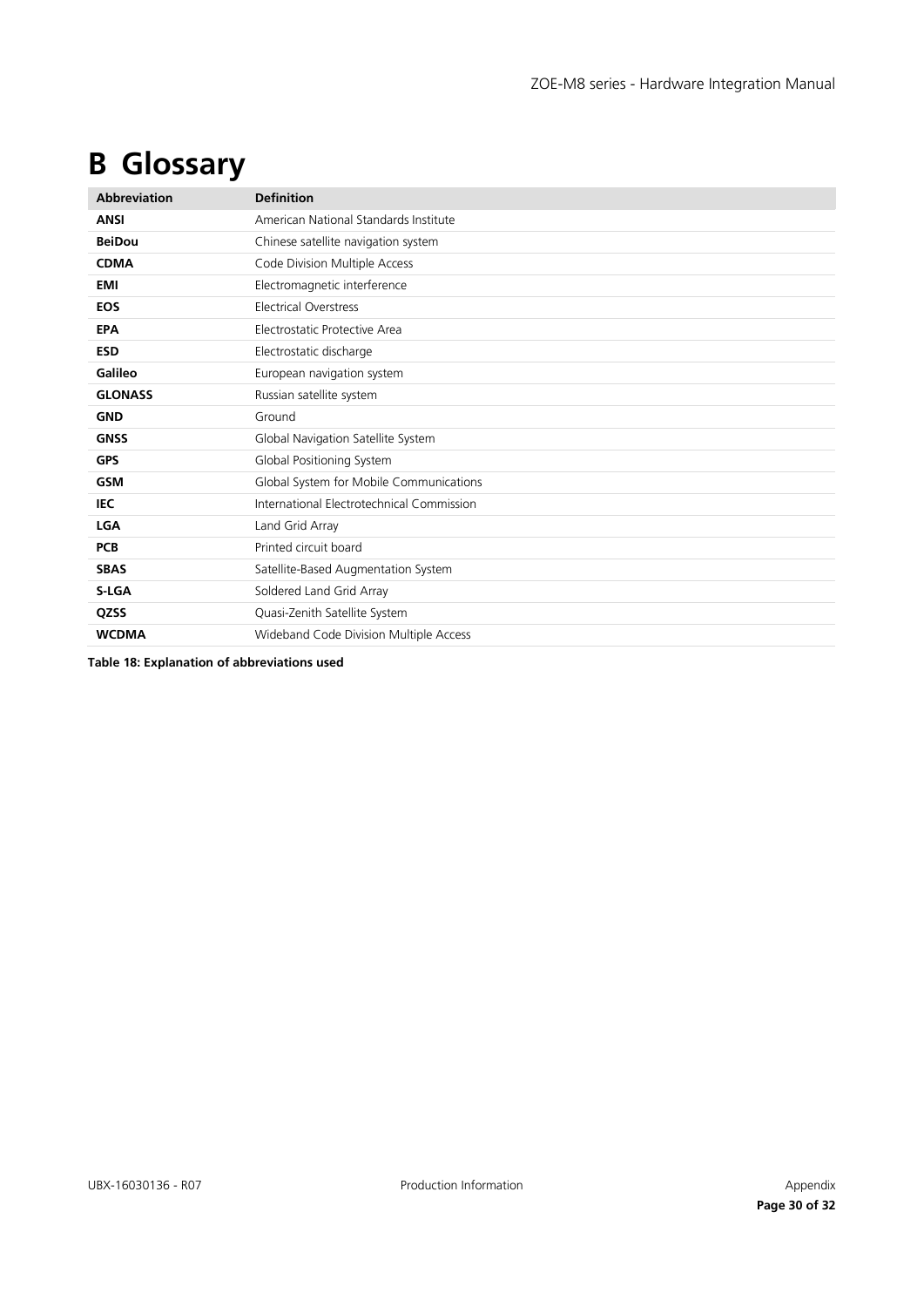# <span id="page-30-0"></span>**Related documents**

- <span id="page-30-2"></span>[1] ZOE-M8 Data Sheet, Document No. UBX-16008094
- <span id="page-30-4"></span>[2] u-blox 8 / u-blox M8 Receiver Description Including Protocol Specification (Public version), Document No. UBX-13003221
- <span id="page-30-5"></span>[3] GPS Antenna Application Note, Document No. GPS-X-08014
- [4] GPS Compendium, Document No. GPS-X-02007
- <span id="page-30-3"></span>[5] GPS Implementation and Aiding Features in u-blox wireless modules, Document No. GSM.G1-CS-09007
- <span id="page-30-6"></span>[6] Information technology equipment – Safety Standard IEC 60950-1 <https://webstore.iec.ch/publication/4024>
- $\mathbb{G}$ For regular updates to u-blox documentation and to receive product change notifications, please register on our homepage.

# <span id="page-30-1"></span>**Revision history**

| <b>Revision</b>  | Date        | <b>Name</b> | <b>Status / Comments</b>                                                                                                                                                                                                       |
|------------------|-------------|-------------|--------------------------------------------------------------------------------------------------------------------------------------------------------------------------------------------------------------------------------|
| <b>RO1</b>       | 21-Dec-2016 | mdur        | Objective Specification                                                                                                                                                                                                        |
| <b>RO2</b>       | 23-Jan-2017 | mdur        | Minor updates in section 2.1.1 and Figure 5                                                                                                                                                                                    |
| R <sub>0</sub> 3 | 21-Mar-2017 | mdur        | Advance Information, Updated footprint section (Figure 13) and Table 9 (Recommend<br>optional SQI flash).                                                                                                                      |
| R04              | 11-Jul-2017 | mdur        | Added ZOE-M8Q variant and relevant content, added section 3.3 (Safety precautions),<br>updated section $\overline{A}$ (recommended parts). Included instructions to configure the<br>optional DCDC converter in section 2.1.3. |
| <b>RO5</b>       | 13-Sep-2017 | mdur        | Added information on RED DoC in European Union regulatory compliance (page 2).<br>Modified remark for G9 pin in Table 3. Added section 2.13.5 (EMI).                                                                           |
| R06              | 23-Oct-2017 | mdur        | Early Production Information                                                                                                                                                                                                   |
| <b>RO7</b>       | 14-Mar-2018 | mdur        | Production Information. Updated Table 9 (Recommend optional SQI flash).                                                                                                                                                        |